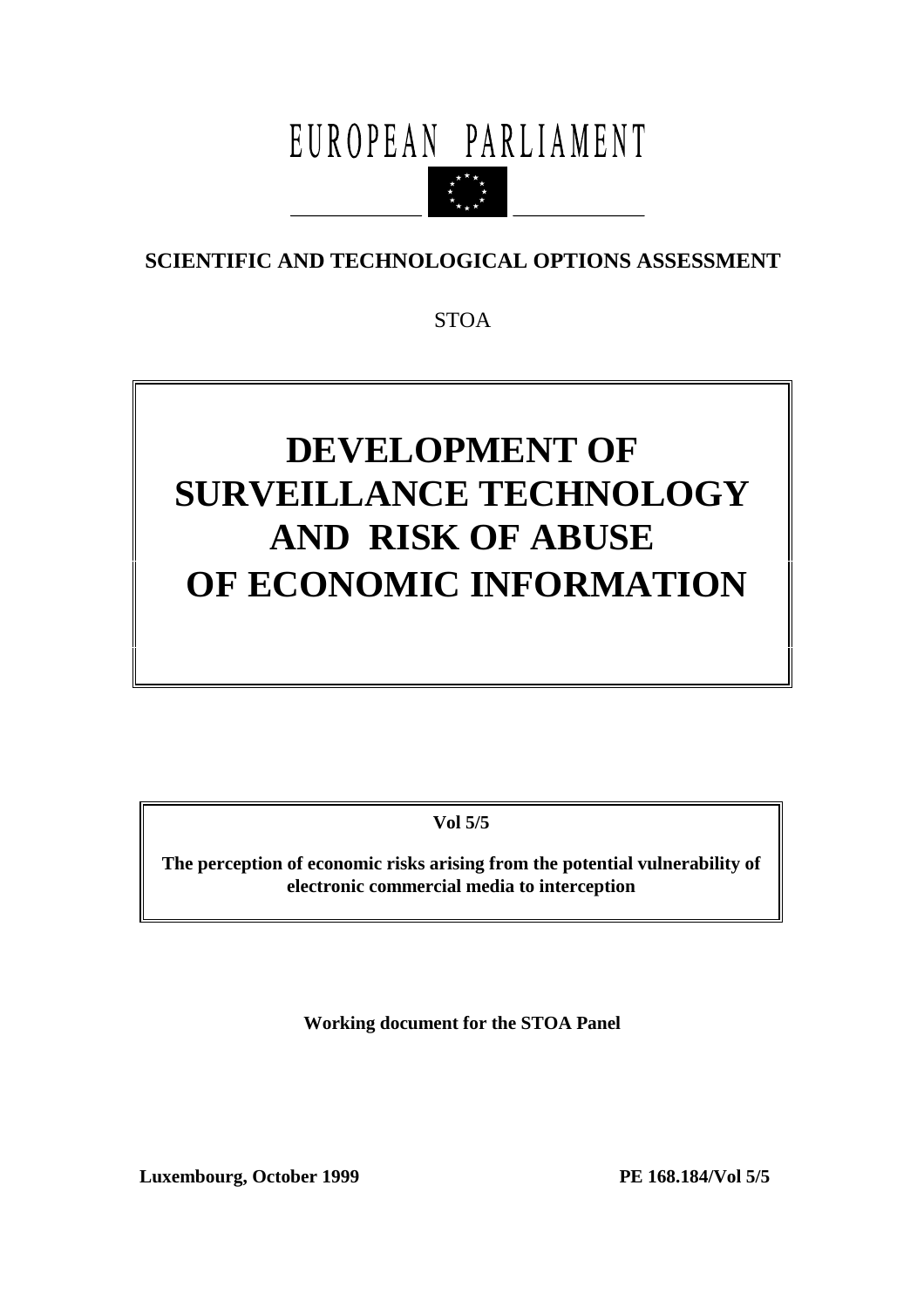*Cataloguing data***:**

| <b>Title:</b>         | The perception of economic risks arising from the<br>potential vulnerability of electronic commercial media<br>to interception |
|-----------------------|--------------------------------------------------------------------------------------------------------------------------------|
| <b>Workplan Ref.:</b> | <b>EP/IV/B/STOA/98/1401</b>                                                                                                    |
| <b>Publisher:</b>     | <b>European Parliament</b><br><b>Directorate General for Research</b><br>Directorate A<br><b>The STOA Programme</b>            |
| <b>Author:</b>        | Mr Nikos Bogolikos - Zeus E.E.I.G                                                                                              |
| <b>Editor:</b>        | Mr Dick HOLDSWORTH,<br><b>Head of STOA Unit</b>                                                                                |
| Date:                 | October 1999                                                                                                                   |
| <b>PE</b> number:     | PE 168, 184 Vol 5/5                                                                                                            |

**This document is a working Document for the 'STOA Panel'. It is not an official publication of STOA. This document does not necessarily represent the views of the European Parliament**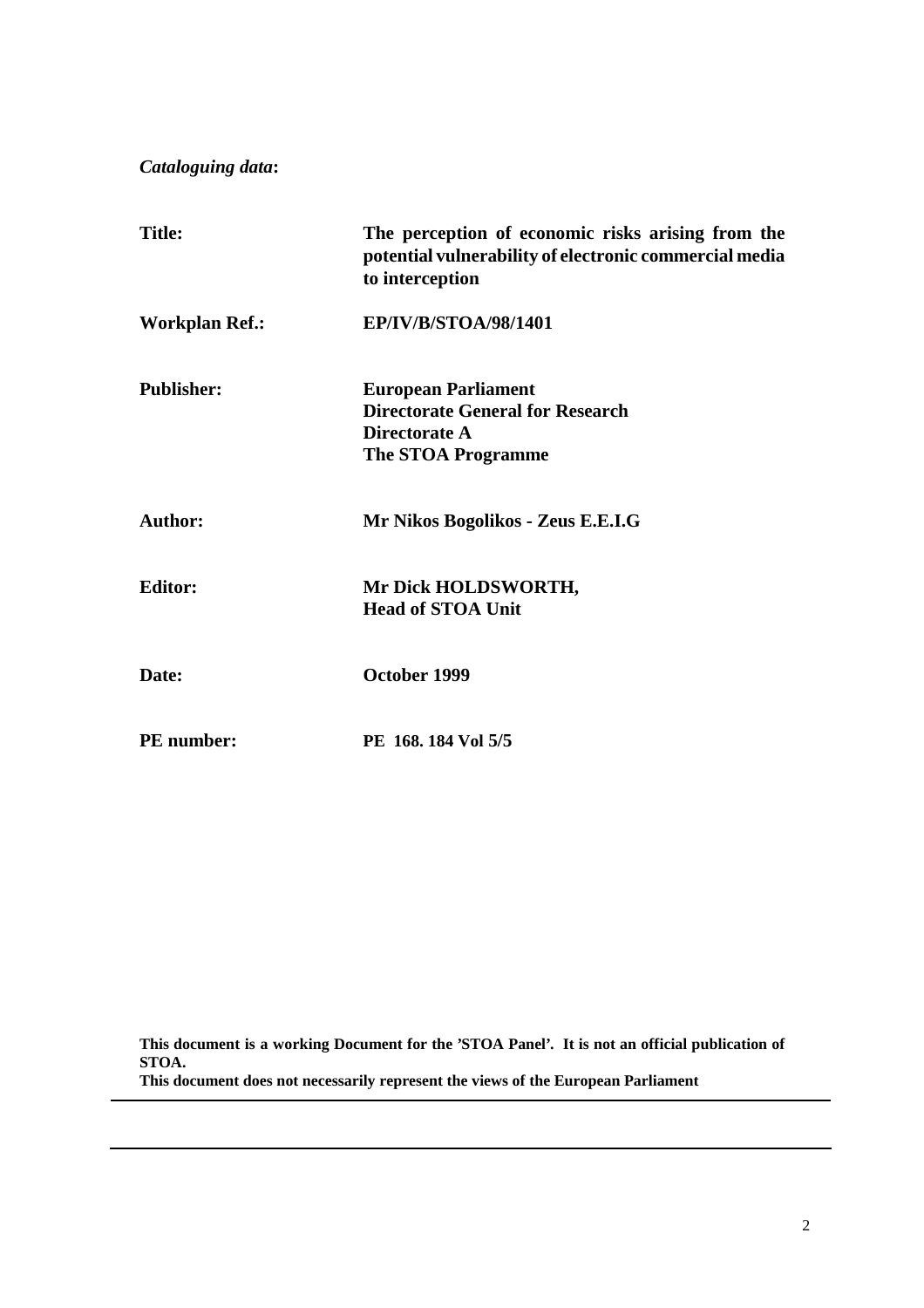# **TABLE OF CONTENTS**

| 1.                                                                            |
|-------------------------------------------------------------------------------|
| SURVEILLANCE: TOOLS AND TECHNIQUES - THE STATE OF THE ART  I<br>2.            |
|                                                                               |
| THE USE OF SURVEILLANCE TECHNOLOGY SYSTEMS FOR THE TRANSMISSION<br><b>3.</b>  |
|                                                                               |
| THE NATURE OF ECONOMIC INFORMATION SELECTED BY SURVEILLANCE<br>$\mathbf{4}$ . |
|                                                                               |
| 5.                                                                            |
| <b>SURVEILLANCE TECHNOLOGY SYSTEMS IN LEGAL AND REGULATORY</b><br>6.          |
|                                                                               |
|                                                                               |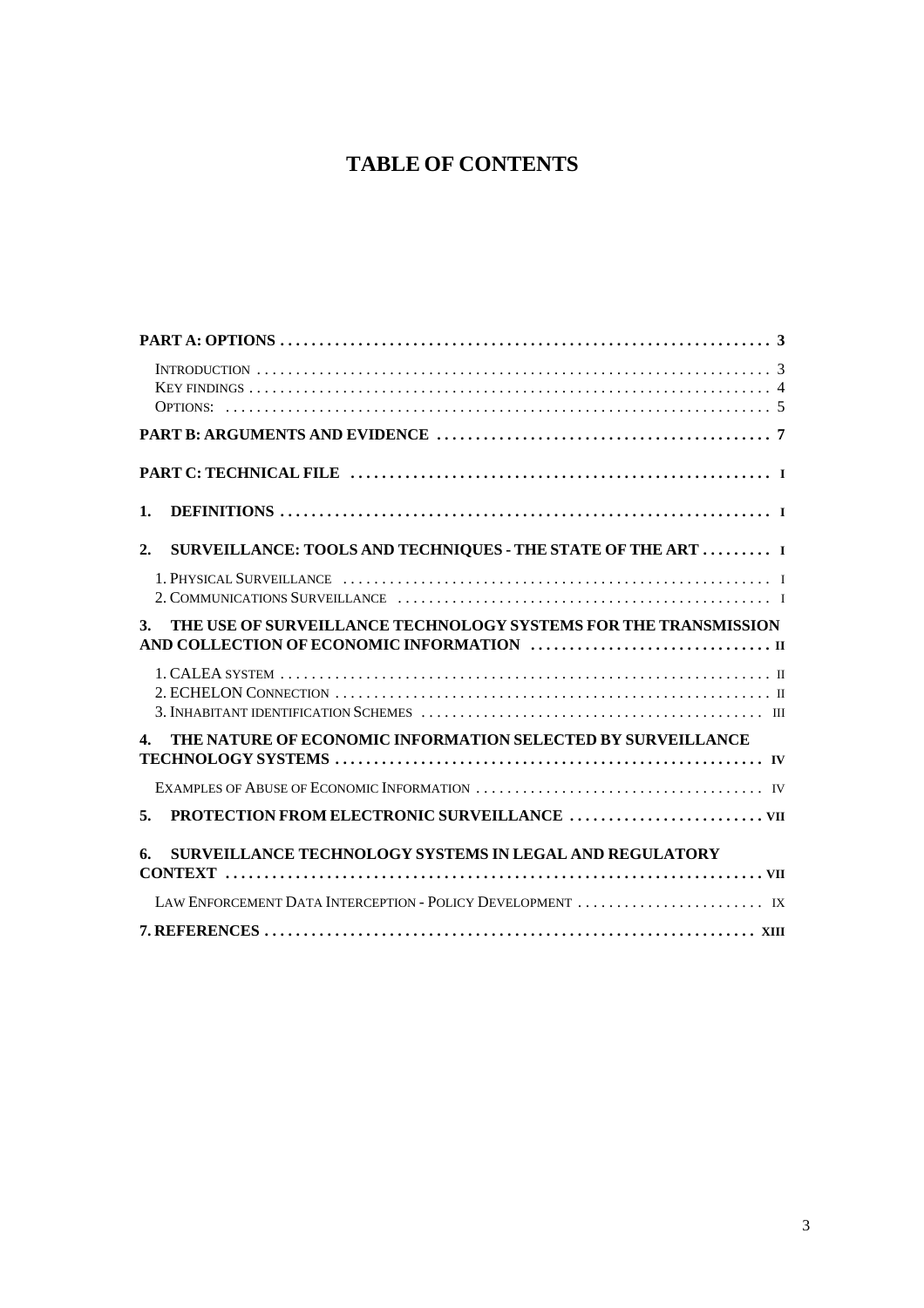### **PART A: OPTIONS**

### *Introduction*

The present study entitled *'Development of surveillance technology and risk of abuse of economic information'* presents the outcomes from a survey of the opinions of experts, together with additional research and analytical material by the author. It has been conducted by ZEUS E.E.I.G. as part of a technology assessment project on this theme initiated by STOA in 1998 at the request of the Committee on Civil Liberties and Internal Affairs of the European Parliament. This STOA project is a follow up to an earlier one entitled: "**An appraisal of technologies of political control**" conducted on behalf the same Committee. The earlier project resulted in an Interim Study (PE 166.499) written by OMEGA Foundation, Manchester and published by STOA in January 1998 and updated September 1998.

 In the earlier study was reported that within Europe all fax, e-mail and telephone messages are routinely intercepted by the ECHELON global surveillance system. The monitoring is "routine and indiscriminate". The ECHELON system forms part of the UKUSA system but unlike many of the electronic spy systems developed during the cold war, ECHELON is designed for primarily non-military targets: governments, organisations and businesses in virtually every country.

 In the present study it was requested to examine the use of surveillance technology systems, for the collection and possible abuse of sensitive economic information.

The initial data came from the following sources:

- The analytical results from the Interim study of this project entitled: **The perception of economic risks arising from the potential vulnerability of electronic commercial media to interception' (PE 168.184/Int.St/part1/4)**. These results came out from a procedure of data collection and processing based on a modified DELPHI method (to be referred to here as "the first survey")[..].
- The outcomes from the following three brief, parallel studies, initiated by STOA in the first semester of 1999, as contribution to this final study:
- < "**The legality of the interception of electronic communications: A concise survey of the principal legal issues and instruments under international, European and national law**", written by Prof. Chris Elliot and published by STOA in April 1999 (PE 168.184/Part2/4)
- < "**Encryption and cryptosystems in electronic surveillance: a survey of the technology assessment issues**", written by Dr Franck Leprevot - Technische Universitaet Berlin and published by STOA in April 1999 (PE 168.184/Part3/4)
- < "**The state of the art in Communications. Intelligence (COMINT) of automated processing for intelligence purposes of intercepted broadband multi-language leased or common carrier systems, and its capability to COMINT targeting and selection, including speech recognition**", written by Mr Duncan Campbell – IPTV Ltd – Edinburg and published by STOA in April 1999 (PE 168.184/Part4/4)

 The procedure of data processing was based on a modified DELPHI method (to be referred to here as 'The final survey").According to this method the main key-points from the first survey and the complementary studies were processed and a sorting examination performed. The next step was the collection of the opinions of the experts on the main topics. This was mostly achieved by direct interviews of the experts, with the use of a brief questionnaire. The views were further processed and a convergence examination performed. The convergence procedure was based on a recursive approach for the exclusion of the non-reliable data (Part B)

 The last step was the drawing of the analytical results and the policy options for action from the European Parliament.

 The Part C of this report covers in brief the following topics: the developments in surveillance technologies (physical and communications surveillance); the surveillance technology systems in operation (mainly ECHELON Connection); the nature of economic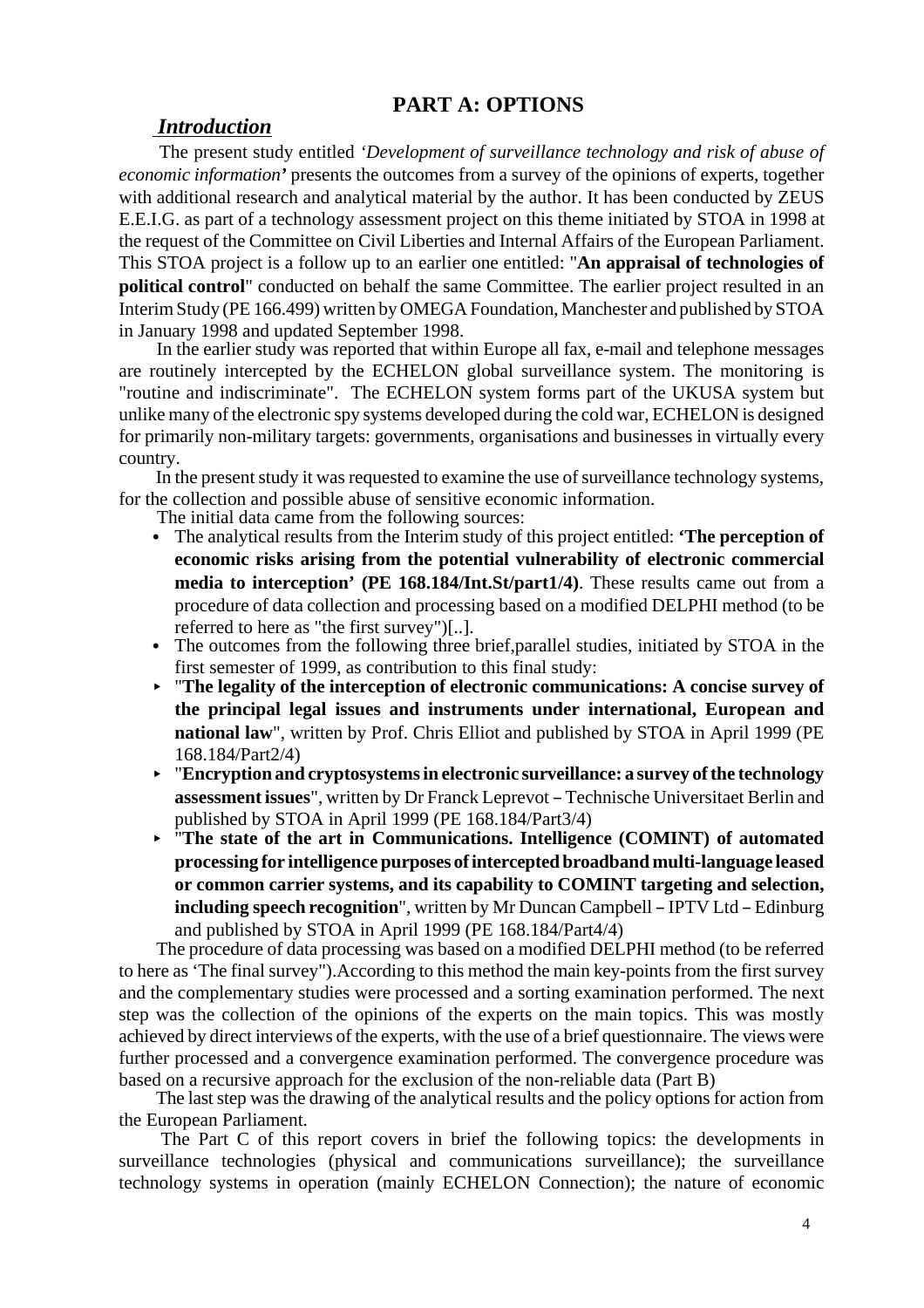information selected by surveillance technology systems; presentation of representative examples of abuse of economic information; the protection from electronic surveillance via encryption; and summary of the principal legal issues and instruments under international and European law.

# *Key findings*

- 1. Comprehensive systems exist to access, intercept and process almost every important modern form of communication.
- 2. Cryptography is an important component of secure information and communication systems and a variety of application have been developed that incorporate cryptographic methods to provide data security.
- 3. Nowadays almost all economic information is exchanged through electronic means (telephone, fax, e-mail). All digital telecommunication devices and switches have enhanced wiretapping capabilities. As a conclusion we have to consider privacy protection in a global international networked society.
- 4. The importance of information and communication systems for society and the global economy is intensifying with the increasing value and quantity of data that is transmitted and stored in those systems. At the same time those systems and data are also increasingly vulnerable to a variety of threats such as unauthorised access and use, misappropriation, alteration and destruction.
- 5. Proliferation of computers, increased computing power, interconnectivity, decentralisation, growth of networks and the number of users, as well as the convergence of information and communication technologies, while enhancing the utility of these systems, also increase system vulnerability.
- 6. Compliance with rules governing the protection of privacy and personal data is crucial to establishing confidence in electronic transactions, and particularly in Europe, which has traditionally been heavily regulated in this area.
- 7. Although there are legitimate governmental, commercial and individual needs and uses for cryptography, it may also be used by individuals or entities for illegal activities, which can affect public safety, national security, the enforcement of laws, business interests, consumers interests or privacy. Governments together with industry and the general public are challenged to develop balanced policies to address these issues.
- 8. Since Internet symbolising global commerce, faced with a rapid expansion in the numbers of transactions, there is a need to define a stable lasting framework for business. Internet is changing profound the markets and adjusting new contracts.
- 9. Common technological solutions can assist in implementing privacy and data protection guidelines in global information networks. The general optimism about technological solutions, the pressure to collect economic information and the need for political and social policy decisions to ensure privacy must be considered.
- 10. In a world of the Internet, the objectives of protecting both: privacy and free flow of information must be under consideration.
- 11. An active education strategy may be one of the ways to help achieve on-line and privacy protection and to give all actors the opportunities to understand their common interests.
- 12. Media could act as an effective watchdog, informing consumers and companies of what information is being collected about them and how that information is being used.
- 13. Multinational companies could better negotiate for themselves across national boundaries than governments can. Electronic commerce is unlikely to gain popularity until the issues of notice, consent and recourse have been resolved. The market will force companies wishing to participate in this medium to address and solve these concerns.
- 14. The growth in international networks and the increase in economic data processing have arisen the need at securing privacy protection in transborder data flows and especially the use of contractual solutions. Global E-Commerce has changed the nature of retailing. There were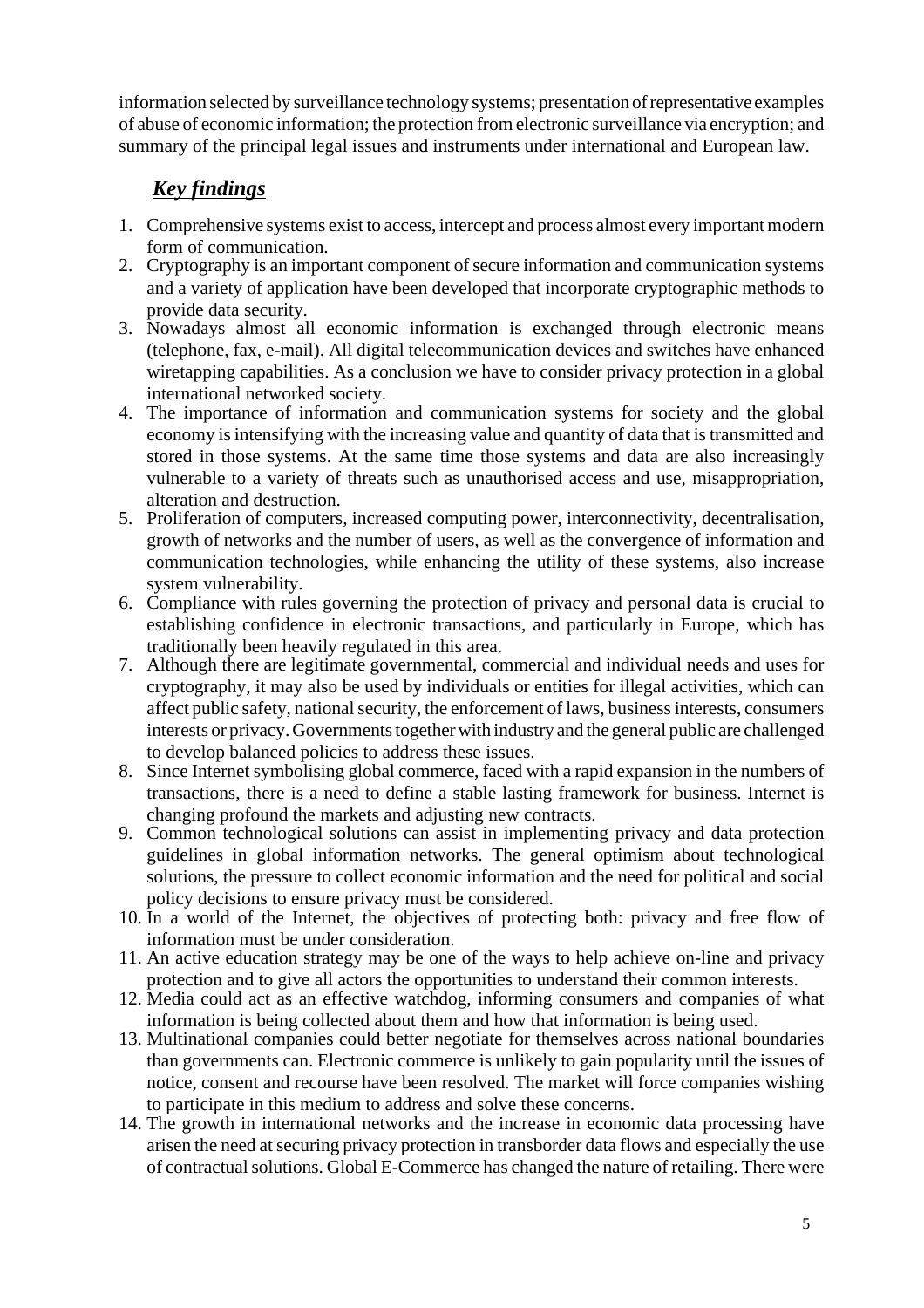great cultural and legal differences between countries affecting attitudes to the use of sensitive data (economic or personal) and the issue of applicable law in global transaction had tope resolved. Contracts might bridge the gap between those with legislation and the others.

- 15. To operate with confidence on the global networks, it is required some sort of governmental intervention to ensure data privacy.
- 16. There is no evidence that private companies from the countries, that routinely utilise communications intelligence, are able to task economic information collected by surveillance systems to suit their private purposes.
- 17. Information industry should be primarily self-regulated: the industry is changing too rapidly for government legislative solutions, and most corporations are not simply looking at National or European but at global markets, which national governments cannot regulate.
- 18. There is wide ranging evidence that major governments are routinely utilise communications intelligence to provide commercial advantages to companies and trade.
- 19. Recent diplomatic initiatives by the USA government seeking European agreement to the "key-escrow" system of cryptography masked intelligence collection requirements, and formed part of a long-term program which has undermined and continues to undermine the communications privacy of non US nationals, including European governments, companies and citizens.

## *Options:*

 The policy options for consideration by the committee on Civil Liberties and Internal Affairs of the European Parliament, which came out of this study are:

- $\blacktriangleright$  It would be useful for the governments of the E.U. to:
	- engage in a dialogue involving the private sector and individual users of networks in order to learn about their needs for implementing the privacy guidelines in the global network
	- undertake an examination of private sector technical initiatives
	- encourage the development of applications within global networks, of technological solutions that implement the privacy principles and uphold the right of users, businesses and consumers for protection of their privacy in the electronic environment.
- $\rightarrow$  The current policy-making process should be made open to public and parliamentary discussion in member states and in the EP, so that a proper balance may be struck between the security and privacy rights of citizens and commercial enterprises, the financial and technical interests af communications network operators and service providers, and the need to support law enforcement activities intended to suppress serious crime and terrorism.<br>
In Measures for encouraging the formal education systems of each member state of the E.U.
- or European Training Institute / Organisation to take up the general task of educating users in the technology and their rights.
- $\rightarrow$  Definition of the transactions which must remain anonymous and the technical
- capabilities of providing anonymity should be recommended. <sup>&</sup>lt; Drafting methods for enforcing codes of conduct and privacy statements ranging from standardisation, labelling and certification in the global environment through third-party audit to formal enforcement by a regulatory body.
- $\triangleright$  Protective measures may best be focused on defeating hostile Communication Intelligence (Comint) activity by denying access or where it is impractical or impossible, preventing processing of message content and associated trafic information by general use of cryptography.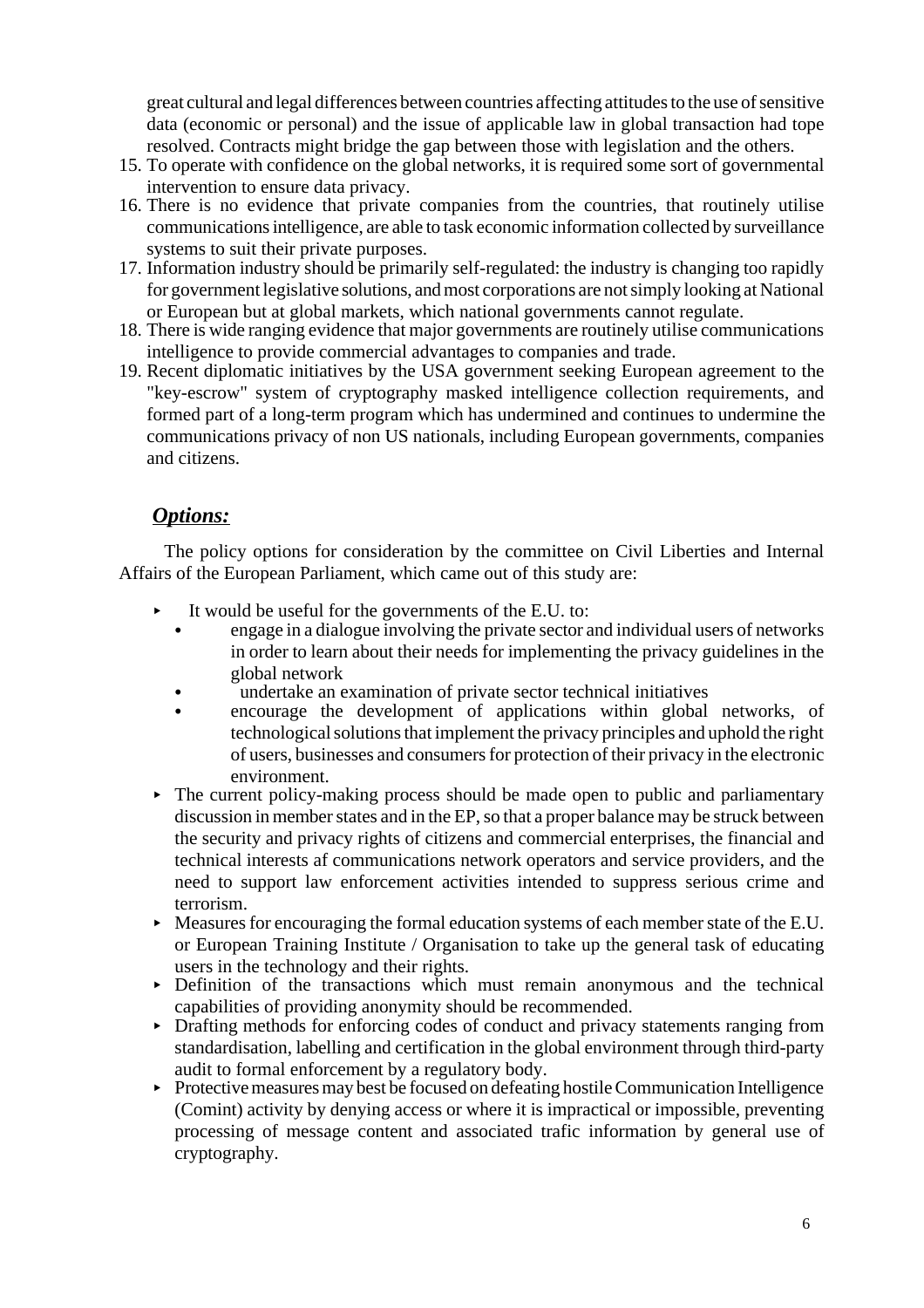- $\rightarrow$  Any failure to distinguish between legitimate law enforcement interception requirements and interception for clandestine intelligence purposes raises grave issues for civil liberties.
- $\triangleright$  Enforcement for the adoption of adequate standards (cryptography and key encryption) from all E.U. member states. Multilateral agreements with other countries could then be negotiated.
- Drafting of common guidelines of credit information use (in each member state of the E.U. different restriction policies exist). It must be clear how those restrictions could apply to a globally operating credit reference agency.
- $\rightarrow$  Drafting of common specifications for cryptography systems and government access key recovery systems, which must be compatible with large scale, economical, secure cryptographic systems.
- $\triangleright$  Enforcement for the adoption of special authorisation schemes for Information Society Services and supervision of their activities by National Authorisation Bodies.
- $\triangleright$  Drafting of a common responsibilities framework for on-line service providers, who transmit and store third party information. This could be drafted and supervised by National PTTs.
- $\triangleright$  To proceed to regularly updating, the technical documents published by European Institutions.
- < European Parliament should carefully consider and possibly reject proposals from US for the elimination of cryptography and the adoption of encryption controls supervised by US Agencies.
- $\triangleright$  A course of action open to the EU is to require telecommunications operators to take greater precautions to protect their users against unlawful interception. This would appear to be possible without compromising law enforcement or electronic commerce.
- < Annual statistics and reporting on abuse of economic information by any means must be reported to the Parliament of each member state of the E.U.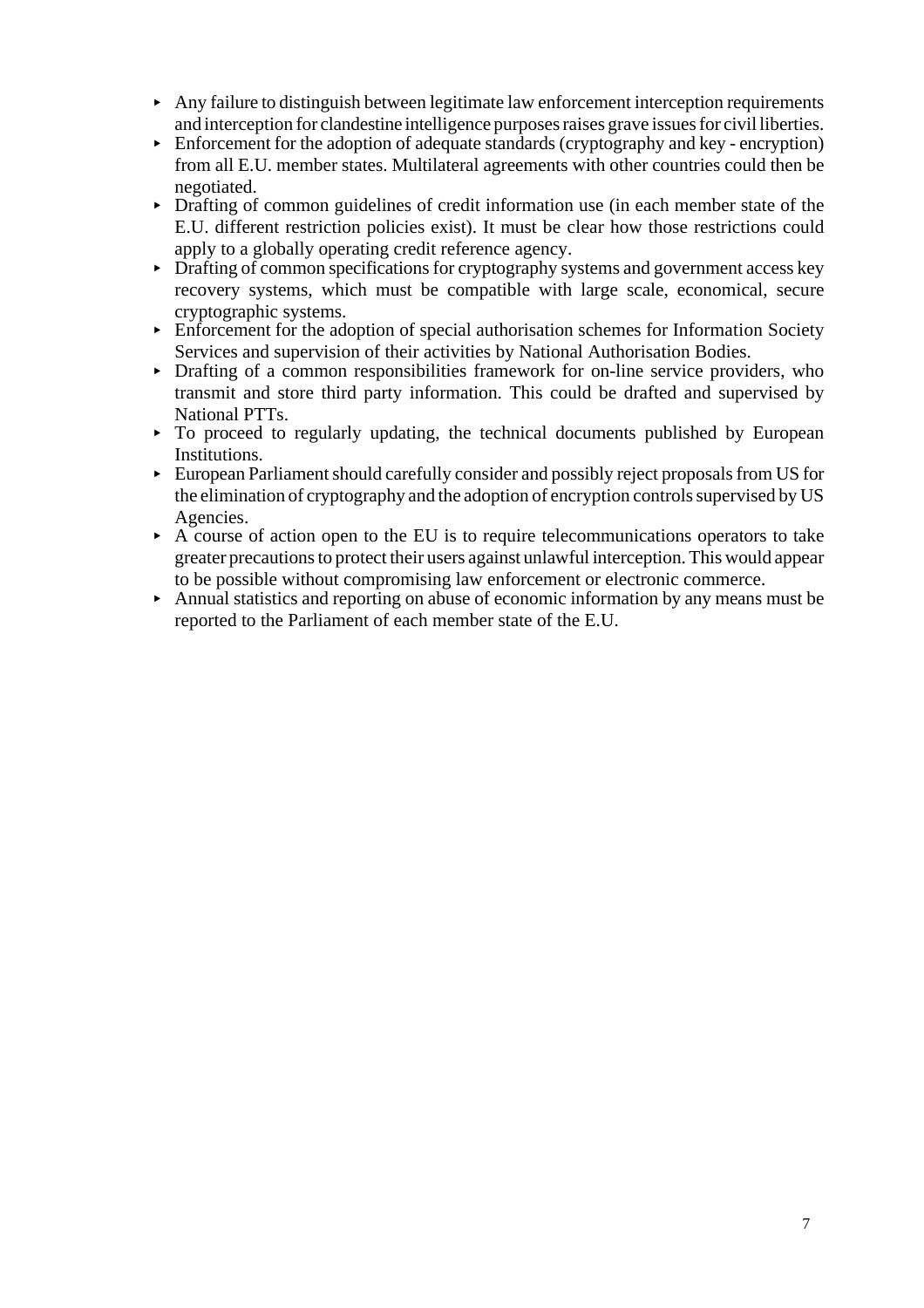### **PART B: ARGUMENTS AND EVIDENCE**

The last step of the survey was the evaluation by the experts of the key findings. These key findings (19 in total) had emerged in the interim study and were complemented by the findings of the parallel studies [3], [4], [5]. This was achieved by directly interviewing them by means of a questionnaire and by telephone interrogation. Direct contact over the telephone was entirely used during the convergence stage of the recursive approach that was followed, for the exclusion of the non-reliable data and the clarification of some of the comments made by them. Initially, 47 experts were contacted, but only the 30 of them have contributed to the final survey.

The experts, mainly holding executive positions in their organisations, are working for Universities (47%), Industry (30%), Public Authorities (13%) and Research Centres (10%). In the "Industry" category, all those working in the private sector, independently of the size of the company, have also been included. Thirteen percent of the experts are women. The share of their age is as follows: 27% between 21-31 years old, 43% between 31-40, 20% between 41-50, 7% between 51-60 and 3% over 60 years old. It is seen that the vast majority of the experts are in the age of 31-40. This is because, those belonging to this range of ages, are the main actors in the information technology and at the same time are holding executive positions in their organisations. The next greater percentage belongs to the range of 21-30 years old, which is the generation that has really grown up within the information era. These persons have good knowledge of the technology possibilities and threats, but are still taking decisions in a restricted range. The ages between 41-50 are the third biggest percentage. They are those who decide, but their knowledge in technology, especially in Information Technology, is restricted. The above show that the sample of experts is well balanced, and their views contribute in a balanced way to each key finding. Concerning the nationality of the experts, 80% of them are coming from the E.U. and 20% from non E.U. countries, namely Cyprus, Norway, Switzerland and USA.

 $\checkmark$  The experts were asked whether they know that:

- C *Comprehensive systems exist to access, intercept and process almost every important modern form of communication.*
- C *Cryptography is an important component of secure information and communication systems and a variety of applications have been developed that incorporate cryptographic methods to provide data security.*

The answers in excess of 90% of them were positive. They know (indirectly) that such systems do exist, and they know or use cryptography as a means of secure communications, e.g. in tele-banking applications.

- The experts totally agree (nearly  $100\%$ ) on the fact that:
	- C *Nowadays almost all economic information is exchanged through electronic means (telephone, fax, e-mail). All digital telecommunication devices and switches have enhanced wiretapping capabilities. As a conclusion we have to consider privacy protection in a global international networked society.*
	- The importance of information and communication systems for society and the global *economy is intensifying with the increasing value and quantity of data that is transmitted and stored in those systems. At the same time those systems and data are also increasingly vulnerable to a variety of threats such as unauthorised access and use, misappropriation, alteration and destruction.*
	- C *Proliferation of computers, increased computing power, interconnectivity, decentralisation, growth of networks and the number of users, as well as the convergence of information and communication technologies, while enhancing the utility of these systems, also increase system vulnerability.*
	- C *Compliance with rules governing the protection of privacy and personal data is crucial to establishing confidence in electronic transactions, and particularly in Europe, which has traditionally been heavily regulated in this area.*
- $\checkmark$  Ninety percent (90%) of the experts agree on the following points: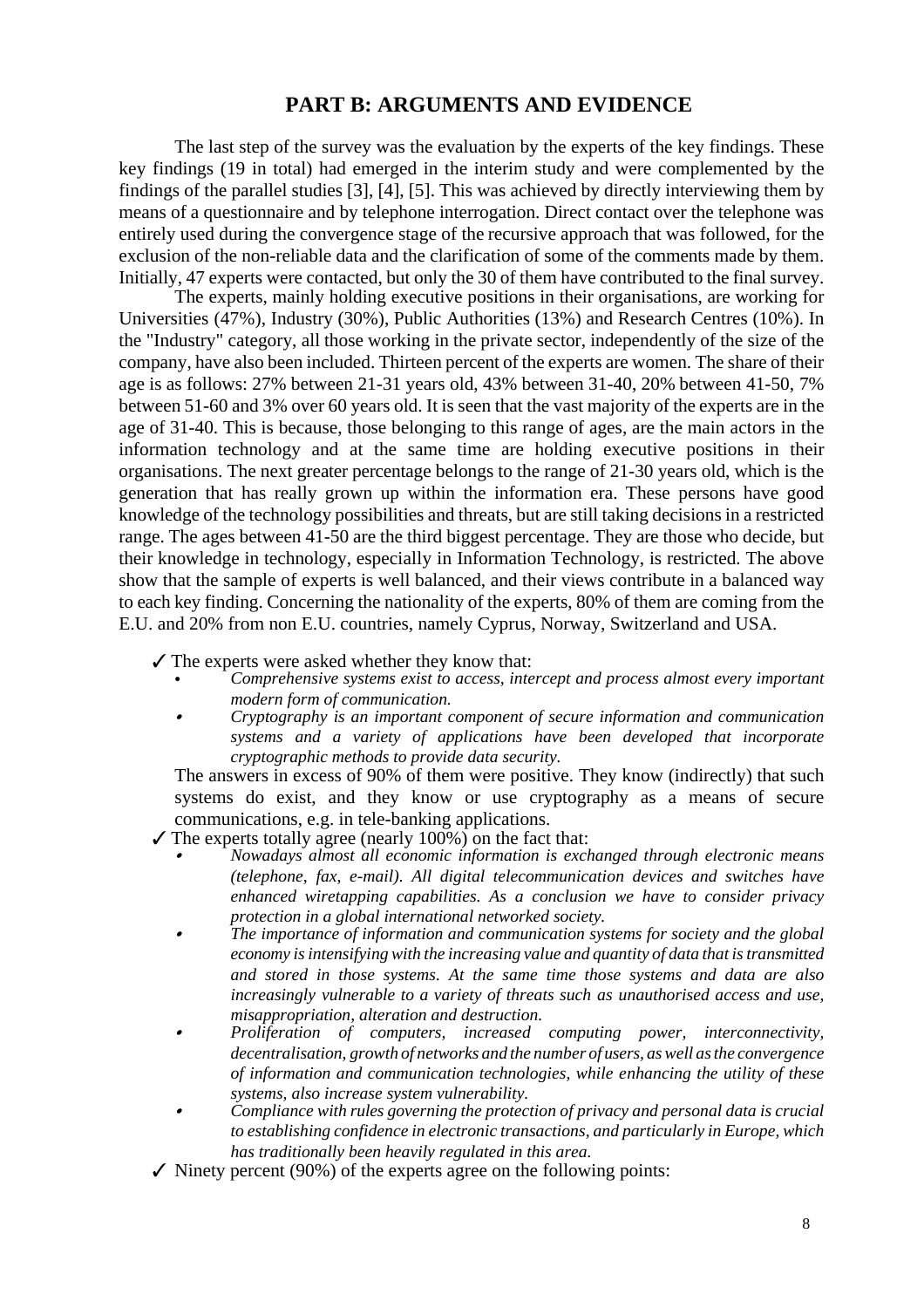- C *Although there are legitimate governmental, commercial and individual needs and uses for cryptography, it may also be used by individuals or entities for illegal activities, which can affect public safety, national security, the enforcement of laws, business interests, consumers interests or privacy. Governments together with industry and the general public are challenged to develop balanced policies to address these issues.*
- Since Internet, symbolising global commerce, faced with a rapid expansion in the *numbers of transactions, there is a need to define a stable lasting framework for business. Internet is changing profound the markets and adjusting new contracts.*
- C *Common technological solutions can assist in implementing privacy and data protection guidelines in global information networks. The general optimism about technological solutions, the pressure to collect economic information and the need for political and social policy decisions to ensure privacy must be considered.*
- In a world of the Internet, the objectives of protecting both: privacy and free flow of *information must be under consideration.*
- C *An active education strategy may be one of the ways to help achieve on-line and privacy protection and to give all actors the opportunities to understand their common interests.*
- The experts were also asked whether they agree or not with the following key-points. Media could act as an effective watchdog, informing consumers and companies of what *information is being collected about them and how that information is being used.*
	- C *Multinational companies could better negotiate for themselves across national boundaries than governments can. Electronic commerce is unlikely to gain popularity until the issues of notice, consent and recourse have been resolved. The market will force companies wishing to participate in this medium to address and solve these concerns.*
	- C *The growth in international networks and the increase in economic data processing have arisen the need at securing privacy protection in transborder data flows and especially the use of contractual solutions. Global E-Commerce has changed the nature of retailing. There were great cultural and legal differences between countries affecting attitudes to the use of sensitive data (economic or personal) and the issue of applicable law in global transaction had tope resolved. Contracts might bridge the gap between those with legislation and the others.*
	- To operate with confidence on the global networks, it is required some sort of *governmental intervention to ensure data privacy.*
	- C *Private companies from those countries are able to task economic information collected by surveillance systems to suit their private purposes.*

A percentage of 60 to 77 of them replied positively. Those who replied negatively ranged between 15 to 22%, while there was a small number of 4 to 24%, that were unaware of that particular point.

T Continuing the analysis of the results, it was found that the opinions on whether "*the information industry should be primarily self-regulated*", share the same percentage, i.e. approximately 42% positive, 41% negative, while the rest 17% couldn't give a certain answer.

T Concerning the point that "*major governments are routinely utilising communications intelligence to provide commercial advantages to companies and trade*", in one third of the cases we had no concrete reply, 40% were sure that this is done, whereas 27% were sure that this is not the case.

T Finally, with regard to the point that "*recent diplomatic initiatives by the USA government seeking European agreement to the "key-escrow" system of cryptography masked intelligence collection requirements, and formed part of a long-term program which has undermined and continues to undermine the communications privacy of non US nationals, including European governments, companies and citizens*", almost half of them (approximately 47%) had no clear idea on this. However, 33% of the experts knew that this is the case and only 20% did not agree with the point.

As a result, we could say that experts do agree on all these points and they see that actions have to be taken in order to balance the explosion of the information flow and the need for secure communications. No additional points were proposed.

The graphical representation of the experts' data and their responses, are given in the following figures.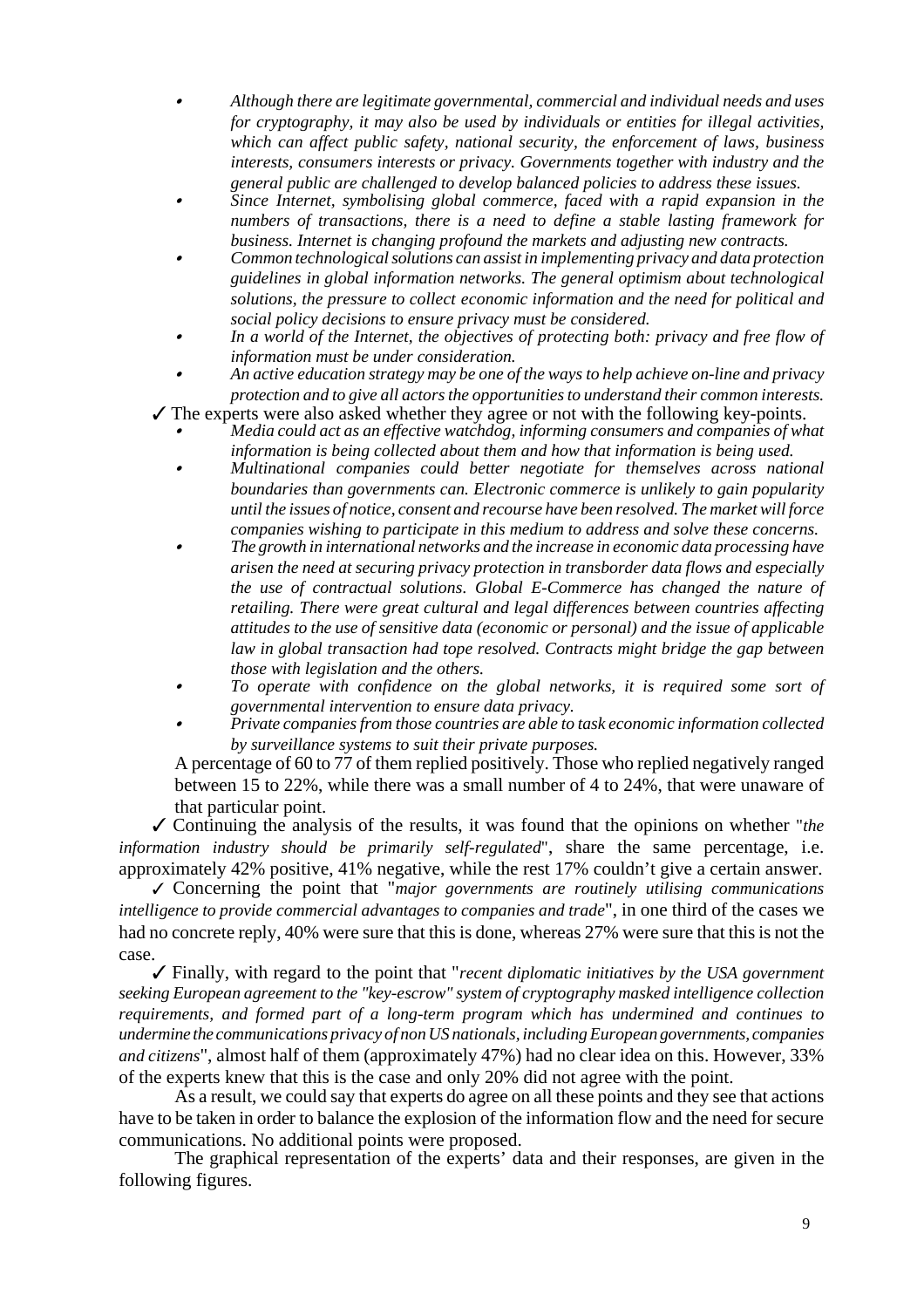

 $\boxed{21-30}$  $\blacksquare$ 31-40  $\vert$   $\Box$  41-50  $\overline{\phantom{0}}$ 51-60  $\blacksquare$ 61-70

**Age**

43%

7%3%

 $20^{\circ}$ 

27%

**Nationality**

 $3\frac{9}{8}\%$ 8% 8% 7% 3%  $3^3$ 

OBE OD DDK OF OFI OGR OIR OIT OS OSP OUK OCH OCY ON OUSA

3%<sub>3%</sub>

3%

35%

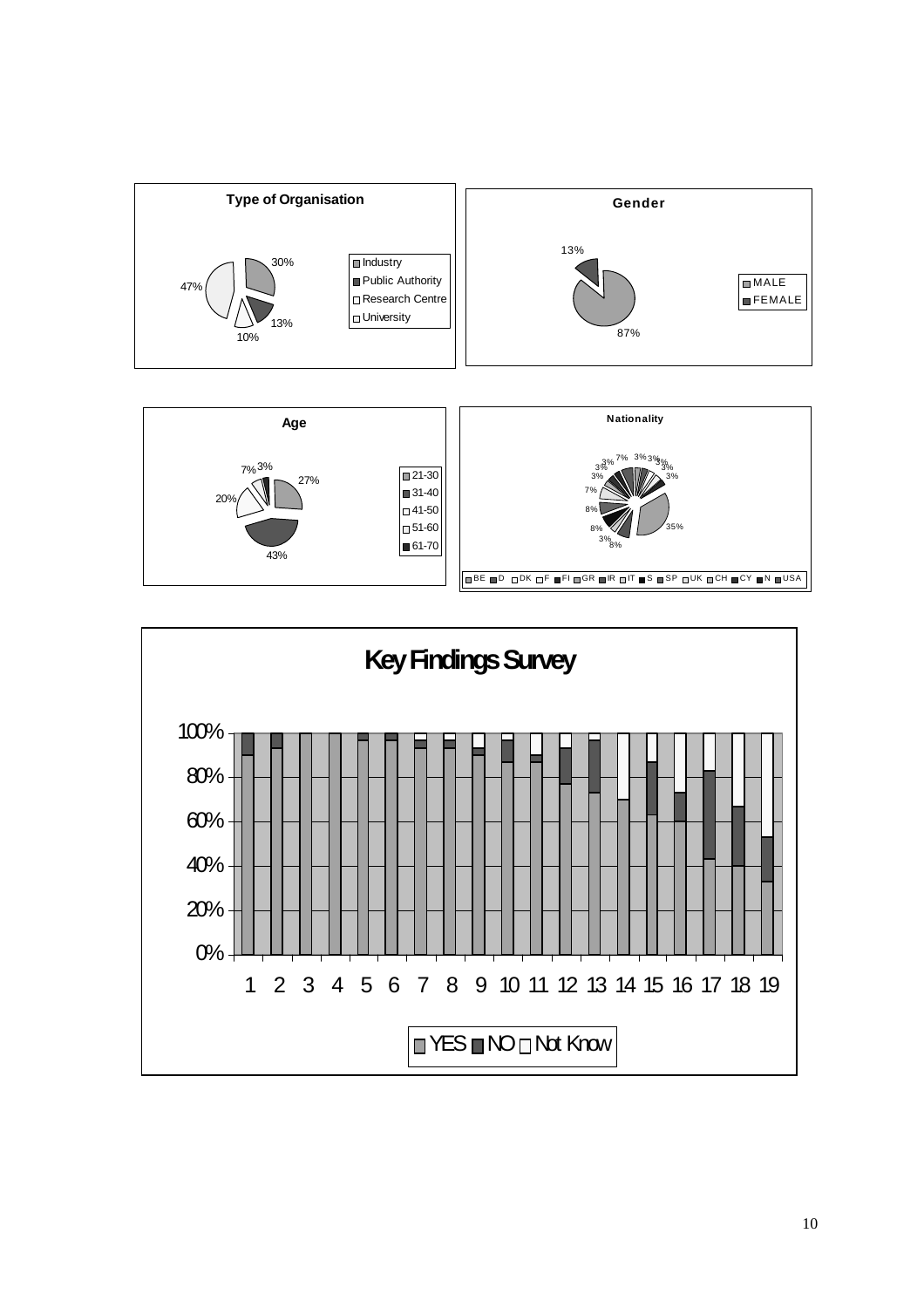## **PART C: TECHNICAL FILE**

#### **1. DEFINITIONS**

 Surveillance is the systematic investigation or monitoring of the actions or communications of one or more persons.

 The basic born physical surveillance comprises watching (visual surveillance) and listening (aural surveillance).

 In addition to physical surveillance, several kinds of communications surveillance are practiced, including mail covers and telephone interception.

The popular term electronic surveillance refers to both augmentations to physical surveillance (such as directional microphones and audio bugs) and to communication surveillance, particularly telephone taps.

 Data surveillance or Dataveillance is the systematic use of personal data systems in the investigation or monitoring of the actions or communications of one or more persons. Dataveillance is of two kinds: "personal Dataveillance", where a particular person has been previously identified as being of interest, "mass Dataveillance", where a group or large population is monitored, in order to detect individuals of interest, and / or to deter people from stepping out of line.

 Surveillance technology systems are mechanisms, which can identify, monitor and track movements and data.

 Privacy is the interest that individuals have in sustaining a "personal space" free from interference by other people and organizations.

 Information privacy or data privacy is the interest an individual has in controlling, or at least significantly influencing the handling of data about themselves.

 'Confidentiality is the legal duty of individuals who come into the procession of information about others, especially in the course of particular kinds of relationships with them'.

## **2. SURVEILLANCE: TOOLS AND TECHNIQUES - The State Of The Art**

#### *1. Physical Surveillance*

 Electronic devices have been developed to augment physical surveillance and offer new possibilities such as [2]:<br> $\rightarrow$  Closed – circuit TV (CCTV)

- 
- $\triangleright$  Video Coding Recorder (VCR)
- $\blacktriangleright$  Telephone bugging,
- $\triangleright$  Proximity smart cards
- **F** Transmitter Location
- $\blacktriangleright$  E-mail at workplace
- $\blacktriangleright$  Electronic Databases, etc.

#### *2. Communications Surveillance*

 Communication Intelligence (Comint) involving the covert interception of foreign communications has been practiced by almost every advanced nation since international communications became available.

 NSA (National Security Agency, USA), the largest agency conducting such operations as "technical and intelligence information derived from foreign communications by other than their intended recipient", defines Comint.

 Comint is a large-scale industrial activity providing consumers with intelligence on diplomatic, economic and scientific developments. The major English speaking nations of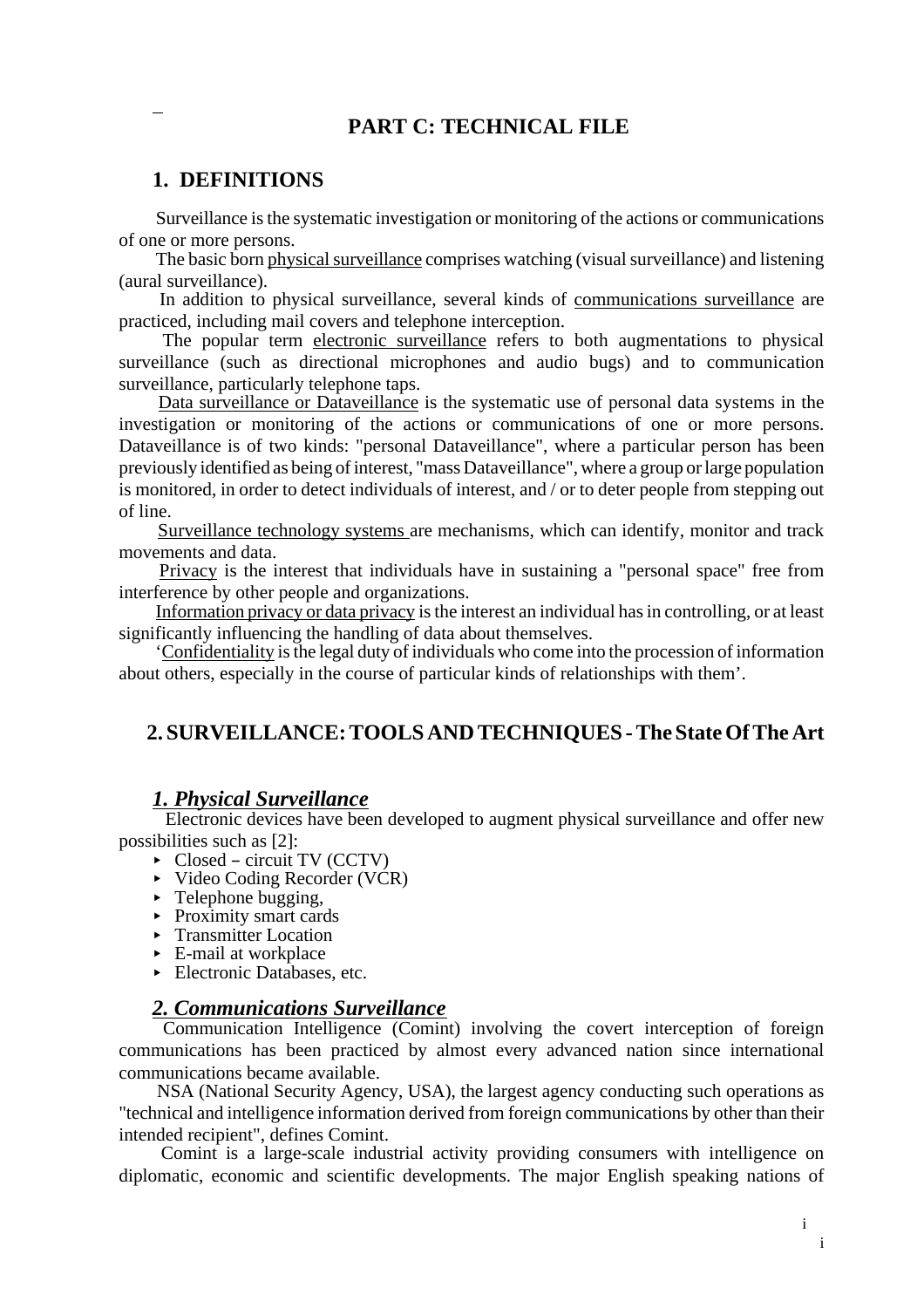UKUSA alliance supports the largest Comint organisation. Besides UKUSA, there at least 30 other nations operating major Comint organisations. The largest is the Russian FAPSI, with 54.000 employees. China maintains a substantial Signal Intelligence (Signit) system, two station of which are directed at Russia and operate in collaboration with the USA. Most Middle eastern and asian nations have invested substantially in Signit, in particular Israel, India and Pakistan [5].

 Comint organisations use the term International Leased Carrier (ILC) to describe the interception of international communications. [5].

 The ILC communication collection (Comint Collection) cannot take place unless the collecting agency obtains access to the communications channels they wish to examine. Information about the means used to gain access are, like data about code breaking methods, the most highly protected information within any Comint organisation. Access is gained both with and without the complicity of the cooperation of network operators.

Different activities for this purpose have been developed [5] like:

- Operation SHAMPROCK
- High frequency radio interception
- Space interception
- 
- Signit satellites<br>• COMSAT ILC collection
- Submarine cable interception
- $\bullet$  Intercepting the Internet
- Covert collection of high capacity signals
- New satellite networks

Apart from global surveillance technology systems, additional tools have been developed for surveillance. The additional tool used for information transferred via Internet or via Digital Global telecommunication systems is the capture of data with Taiga software. Taiga software has the possibility to capture, process and analyse multilingual information in a very short period of time (1 billion characters per second), using key-words.

# **3. THE USE OF SURVEILLANCE TECHNOLOGY SYSTEMS FOR THE TRANSMISSION AND COLLECTION OF ECONOMIC INFORMATION**

As the Internet and other communication systems reach further into the everyday lives, national security, law enforcement and individual privacy have become perilously intertwined. Governments want to restrict the free flow of information and software producers are seeking ways to ensure consumers are not bugged from the moment of purchases.

 All developing communication technologies, digital telephone switches cellular and satellite phones HAVE SURVEILLANCE CAPABILITIES. On the other hand the development of software that contains encryption, a telephone which allows people to scramble their communications and files to prevent others from reading them gained earth.

#### *1. CALEA system*

The first effort to heighten surveillance opportunities (made by USA) was to force telecommunication companies to use equipment desired to include enhanced wiretapping capabilities.

#### *2. ECHELON Connection*

The highly automated UKUSA system for processing Comint, often known as ECHELON system was brought to light by the author Nicky Hager in his 1996 book, *"Secret Power: New Zealand's role in the International Spy Network"*. For this, he interviewed more than 50 people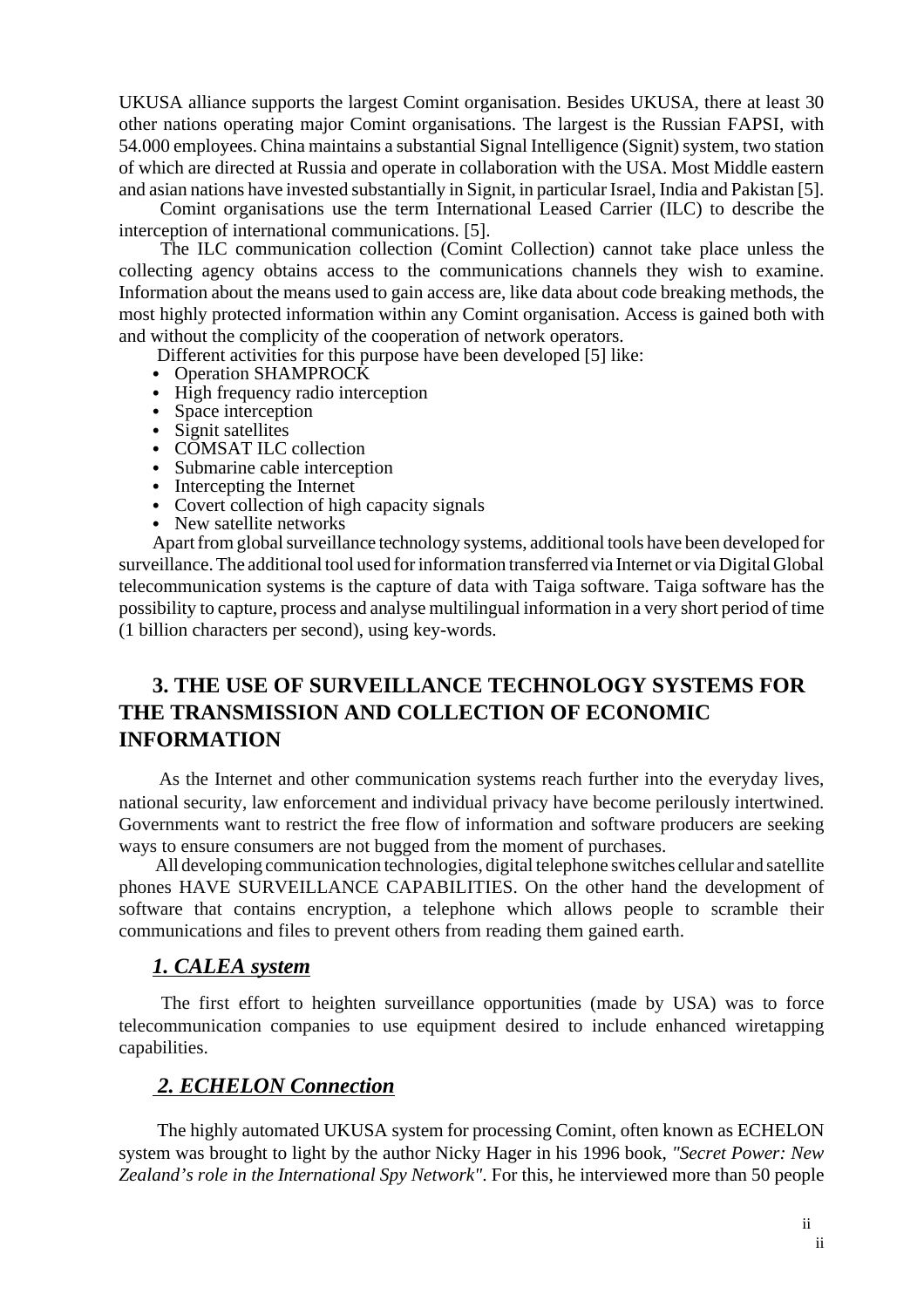who work or have worked in intelligence who are concerned at the uses of ECHELON. It is said, " The ECHELON system is not designed to eavesdrop on a particular individual's e-mail or fax link. Rather the system works by indiscriminately intercepting very large quantities of communications and using computers to identify and extract messages from the mass of unwanted ones".

 ECHELON became well known following the previous STOA Interim study (PE 166.499) entitled "An Appraisal of technologies of political control". In this reported to be a world wide surveillance system designed and coordinated by NSA, USA, that intercepts e-mail, fax, telex and international telephone communications carried via satellites and has been operating since the early  $1980$ 's  $-$  it is part of the post Cold war developments based on the UKUSA agreement signed between the UK, USA, Canada, Australia and New Zealand in 1948.

 According to the Interim study (PE 166.499) of 1998, there are reported to be three components to ECHELON:

- $\triangleright$  The monitoring of Intelsats, international telecommunications satellites used by phone companies in most countries. A key ECHELON station is at Morwenstow in Cornwall monitoring Europe, the Atlantic and the Indian Ocean.
- $\triangleright$  ECHELON interception of non-Intelsat regional communication satellites. Key monitoring stations are Menwith Hill in Yorkshire and Bad Aibling in Germany
- $\triangleright$  The final element of the ECHELON system is the surveillance of land-based or under-sea systems, which use cables or microwave tower networks.

 Each of the five centers supply to the other four "Dictionaries" of keywords, phrases, people and places to "tag" and tagged intercept is forwarded straight to the requesting country.

 The STOA report 1999, prepared as contribution to this study, entitled "The state of the art in communications intelligence (COMINT) of automated processing for intelligence purposes of intercepted broadband multi-language leased or common carrier systems, and its applicability to COMINT targeting and selection, including speech recognition", (PE 168.184/part3/4), is providing new documentary and information evidence about ECHELON. In this is reported that:

- < In the mid 1980s, extensive further automation of ECHELON Comint processing was planned by NSA as project P-415.
- $\triangleright$  The key components of the new system are "Local Dictionary computers" which store en extensive database on specific targets. An important point about the new system is that before ECHELON, different countries and different countries and different stations knew what was being intercepted and to whom it was sent. Now, all but a fraction of the messages selected by Dictionary computers at remote sites are forwarded to NSA or other customers without being read locally.
- < A dictionary computer is operating at GCHQ's (Government Communications Headquarters; the Signit agency of the UK) Westminster, London office. The system intercepts thousands of diplomatic, business and personal messages every day. The presence of dictionary computers has also been confirmed at Kojarena, Australia; and at GCHQ's Cheltenham, England.
- < There are satellite receiving stations in Sugar Grove/Virginia, Sabana Seca /Puerto Rico and Leitrim / Canada working also as ECHELON interception sites.
- < New Zealand signit agency operates two satellite interception terminals at Waihopai covering the pacific Ocean which are working as ECHELON interception sites as well.

## *3. Inhabitant identification Schemes*

Inhabitant identification schemes are schemes, which provide all, or most people in the country with a unique code and a token (generally a card) containing the code.

 Such schemes are used in many European Countries for a defined set of purposes, typically the administration of taxation, natural superannuation and health insurance. In some countries, they are used for multiple additional purposes.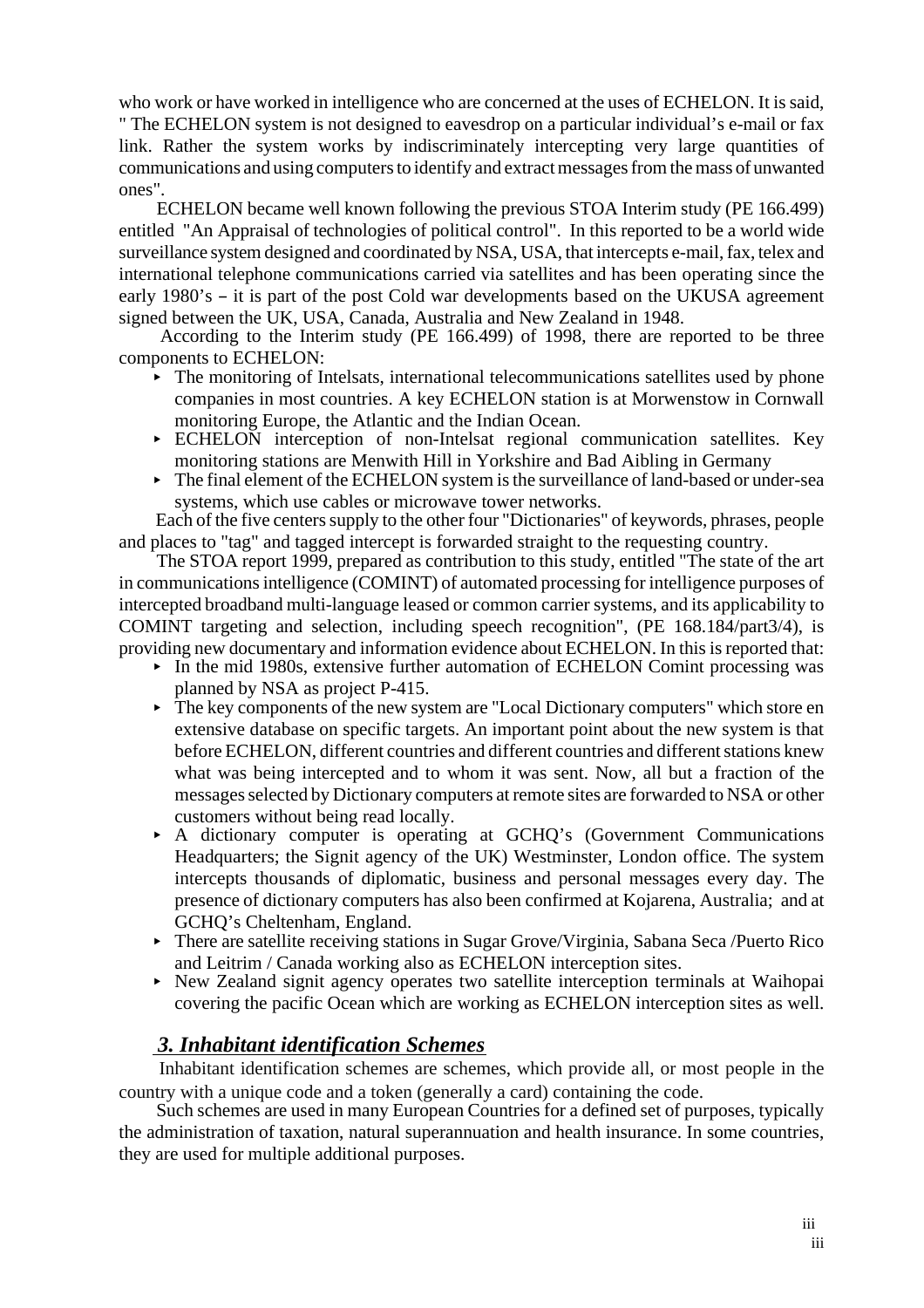## **4. THE NATURE OF ECONOMIC INFORMATION SELECTED BY SURVEILLANCE TECHNOLOGY SYSTEMS**

Advances in information and communication technologies have fostered the development of complex national and international networks which enable thousands of geographically dispersed users to distribute, transmit, gather and exchange all kinds of data. Transborder electronic exchanges -private, professional, industrial and commercial- have proliferated on a global scale and are bound to intensify among businesses and between businesses and consumers, as electronic commerce develops. At the same time developments in digital computing have increased the capacity for accessing, gathering, recording, processing, sorting, comparing and linking alphanumeric, voice and image data. This substantial growth in international networks and the increase in economic data processing have arisen the need at securing privacy protection in transborder data flows.

 There is wide ranging evidence indicated that governments from UKUSA alliance countries are using global surveillance systems to provide commercial advantage to companies and trade.

 Each UKUSA country authorises national level intelligence assessment organisatios and relevant individual ministries to task and receive economic intelligence for Comint. Such information may be collected for a lot of purposes such as:

 Estimation of future essential commodity prices, determining other nation's private positions in trade negotiations, tracking sensitive technology or evaluating the political stability and/or economic strength of a target country.

 Any of these targets and many others may produce intelligence of direct commercial relevance. The decision as to whether it should be disseminated or exploited is taken not by Comint but by national government organisation.

 On the other hand there is no evidence that companies in any of UKUSA countries are able to task Comint collection to suit their private purposes [5].

 The growth in international networks and the increase in economic data processing have arisen the need at securing privacy protection in transborder data flows and especially the use of contractual solutions. Global E-Commerce has changed the nature of retailing. There were great cultural and legal differences between countries affecting attitudes to the use of sensitive data (economic or personal) and the issue of applicable law in global transaction had tope resolved. Contracts might bridge the gab between those with legislation and the others.

 Since Internet symbolised global commerce, faced with a rapid expansion in the numbers of transactions, there is a need to define a stable lasting framework for business. Internet is changing profound the markets and adjusting new contracts. To that reality is a complex problem.

 Internet is a «golden highway», for those interested in the process of information. On the other hand since Internet symbolised global commerce could be a tool of misleading information and a platform for deceitful advertisement.

## *Examples of Abuse of Economic Information*

 Various examples could be mentioned about abuse of privacy via global surveillance telecommunication systems (like ECHELON). A number of them is given in [58].

 Many accounts have been published by reputable journalists citing frequent occasions on which the US government has utilised Comint for national purposes. The examples given below are the most representative.

#### *Example 1:*

 On January 15, 1990, the telephone network of AT&T company, in all the North-east part of USA faced serious difficulties. The network NuPrometheus had illegally owned and distributed the key-code of the operational system of AT&T Macintosh computer (Apple company).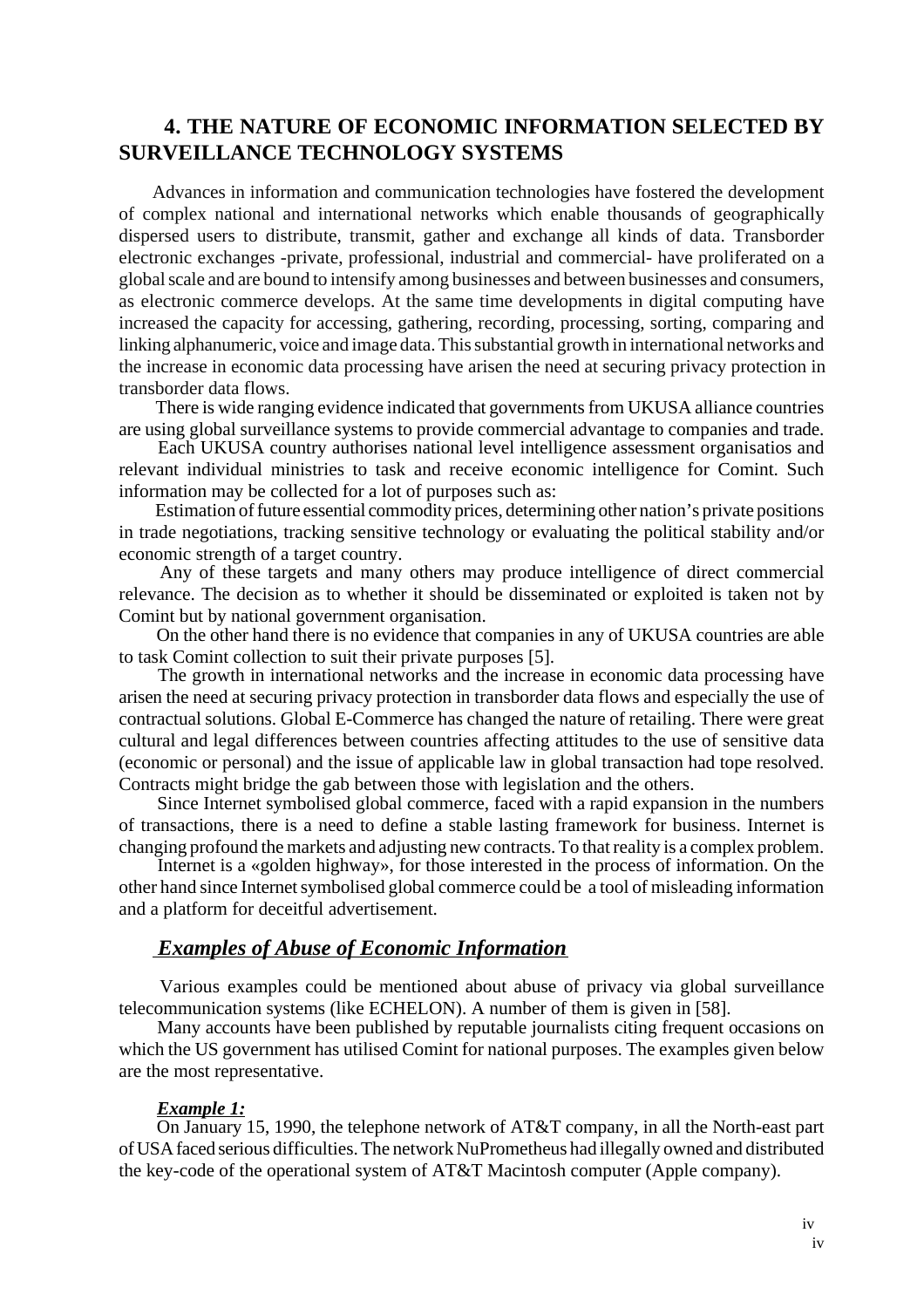*J.P. Barlow: «A not terribly brief history of the Electronic Frontier Foundation, 8 November 1990»*

#### *Example 2:*

 On January 24, 1990, the Electronic Frontier Foundation (EEF) in USA, accused a huge police operation under the encoded name «Sun Devil», in which 40 computers and 23,000 diskettes were seizure from teenagers, in 15 towns within USA. Teenager Graig Neidorf supported by EEF, not to be punished in 60 years prison and 120,000 USD penalty. Craig Neidorf had published in Phrake (a hackers magazine) part of the internal files of a telephone company.

*M. Godwin: «The EEF and virtual communities», 1991*

#### *Example 3:*

 On June 25, 1998, in Absheim, an aircraft A-320 of the European Company «Airbus Industries», was crushed during a demonstration flight. The accident caused due to dangerous manipulations. One person died and 20 were injured.

 Very soon, and before the announcement of the official report, in the aerospace and transport Internet newsgroups, appeared a lot of aggressive messages against company Airbus and against the French company Aerospatiale as well, with which Airbus had close co-operation. Messages declared that, the accident was expectable because European Engineers are not so highly qualified as American Engineers are. It was also clearly stated, that in the future similar accidents are expected.

 Aerospatiale's agents were very impressive with these aggressive messages. They tried to discover the sources of messages and they finally realised that senders' identification data, addresses and nodes were false. The source messages came from USA, from computers with misled identification data and transferred from anonymous servers in Finland.

 In this case Aerospatiale has arguments to insist in that American BOEING implemented one of the biggest misinform campaigns over the Internet.

*B. Martinet and Y.M. Marti: «L' intelligence econimique. Les yeux et les oreilles de l' enteprise, Editions d' organisation», Paris 1995*

#### *Example 4:*

 In October 31, 1994, in USA, an accident in an ATR aircraft (of the European Consortium Aeritalia and Aerospatiale) happened. Due to this accident, a ban of ATR flights for two months imposed. This decision became catastrophic on commercial level for the company, because ATR obliged to carry out test flights in fog conditions.

 During this period, in Internet newsgroups (and especially in AVSIG forum, supported by Compuserve), the exchange of messages was of vital significance. The arguments supported the European company were a few. On the other hand, the arguments against ATR were a lot.

 At the beginning of January 1995, appeared a message from a journalist in this forum asking the following: «I have heard that ATR flights will begin soon. Can anybody confirm this information?» The answer came very soon. Three days after, unexpectable, permission to ATR flights was given. The company learned this, as soon as the permission announced. But if they have actively participated in the newsgroups, they would have gained some days to inform their offices and their clients...

*«Des langages pour analyser la poussiere d' info», Liberation, 9 June 1995*

#### *Example 5:*

 The government of Brasil in 1994, announced its intention to assign an international contract for the reconstruction of the overhead supervision of Anazonios. This procurement was of great interest since the total amount available for the contract was 1,4 billion USD. From Europe, the French companies Thomson and Alcatel expressed their interest and from USA, the huge weapon industry Raytheon.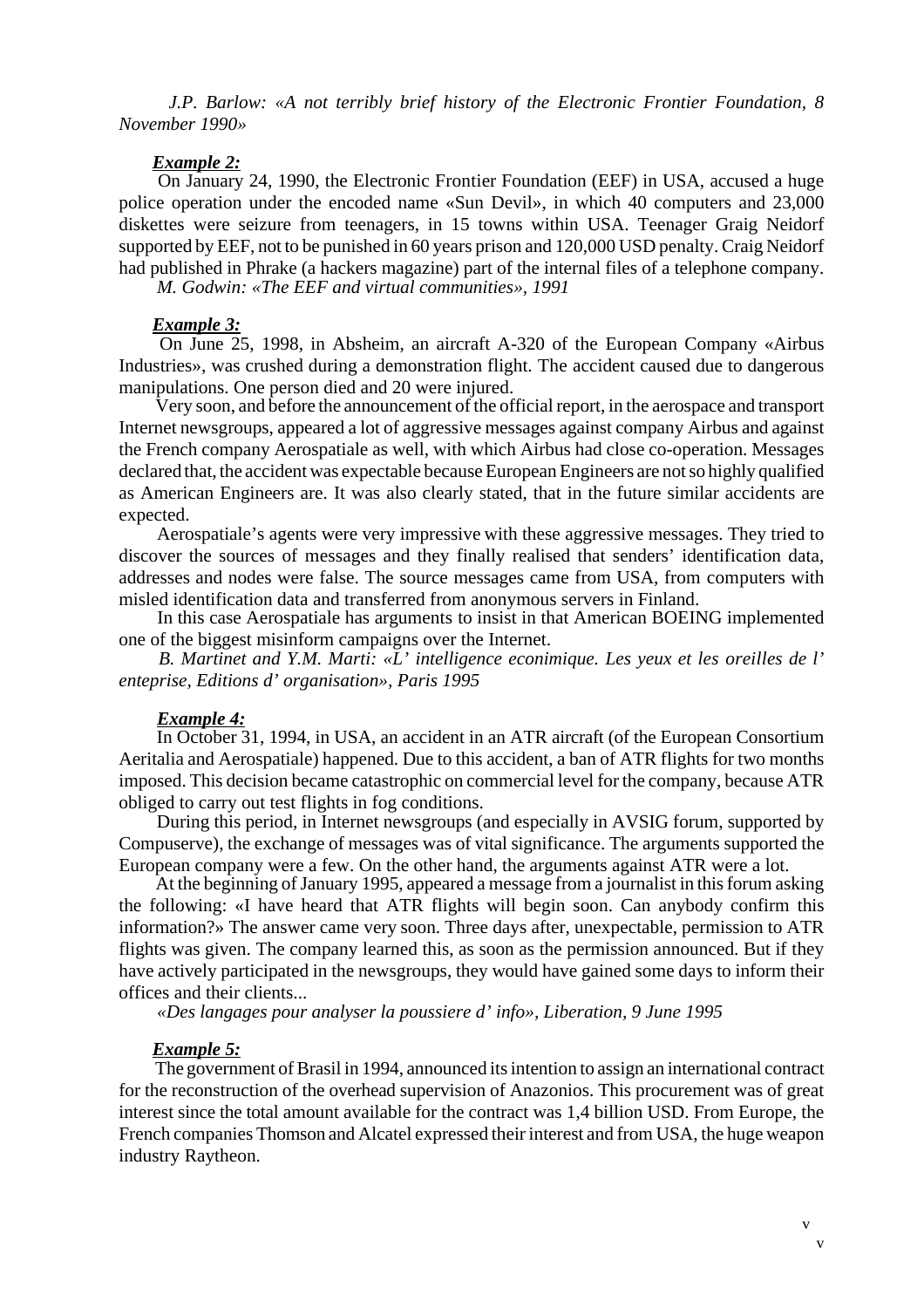Although, the offer of French companies was technically perfect and better documented, the contract eventually was assigned to the USA company.

This was achieved with a new offensive strategy used by USA:

When the government of Brazil was about to assign the contract to the French companies, American Officials' (with the personal involvement of President Bill Clinton) readjusted their offer, according to the offer of the European companies, asserted that, French companies occurred the committee, an accuse which never proved. On the other hand, European companies have arguments, that, the intention of the government of Brazil to assign the contract to the European companies became known to Americans with the use of FBI's surveillance technologies (ECHELLON system).

*«La nouvelle machine de querre americaine», LeMonde du reseingnement no 158, 16 February 1995.*

#### *Example 6:*

 In January 1994 Edouard Balladur went to Ryad (Saudi Arabia), it was certain to bring back a historical contract for more than 30 million francs in sales of weapons and, especially, Airbus. He re-entered bredouille.

 The contract went to the McDonnell-Douglas American company, rival of Airbus. Partly, showed the French, thanks to electronic listening of the Echelon system, which had given to the Americans the financial conditions (and the bribes) authorised by Airbus. This information is collected and analysed by the batteries of hidden supercomputers behind the black panes of a cubic building that is visible the node through the pines, when one rolls on the motorway between Washington and Baltimore. Fort Meade (Maryland), head office of the NSA.

 The National Security Agency is most secret and most significant of the thirteen secretes of the United States. It receives about a third of the appropriations allocated with espionage: 8 of the 26,6 billion dollars (160 billion francs) registered voters to the budget 1997. With its 20.000 employee in United States and some thousand of agent throughout le world, the NSA (which form part of ministry for Defence since its creation in 1956) is more important than the CIA, however much more known.

 Fort Meade contains, according to sources' familiar of the places, the greatest concentration of data processing power and math student in the world. They are charged to sort and analyse the flood of data aspired by Echelon on the networks of international telecommunications. "There are not only one diplomatic event or soldier concerning the United States in which the NSA is not directly implied ", recognised in 1996 the director of the agency, John McConnel". The NSA plays a very significant role as regards economic espionage", affirms John Pike, expert of the information in Federation of American Scientist, which specifies "Echelon is in the heart of its operations". In 1993, a direct president of the agency, the admiral William Studeman, had recognised, in a confidential document, that " the requests for a total access to information do not cease growing ", while at the same time the Soviet military threat grew blurred. Economic espionage justifies in fact the maintenance of an oversize apparatus since the end of the cold war.

 Admittedly, Nicky Hager, who reveal in 1996 the existence of Echelon, said not to have "an evidence that the military circles (terrorism, proliferation of the armaments, espionage economic, note) became priorities for the NSA ".

*«Echelon est au service des interets americains», Liberation, 21 April 1998*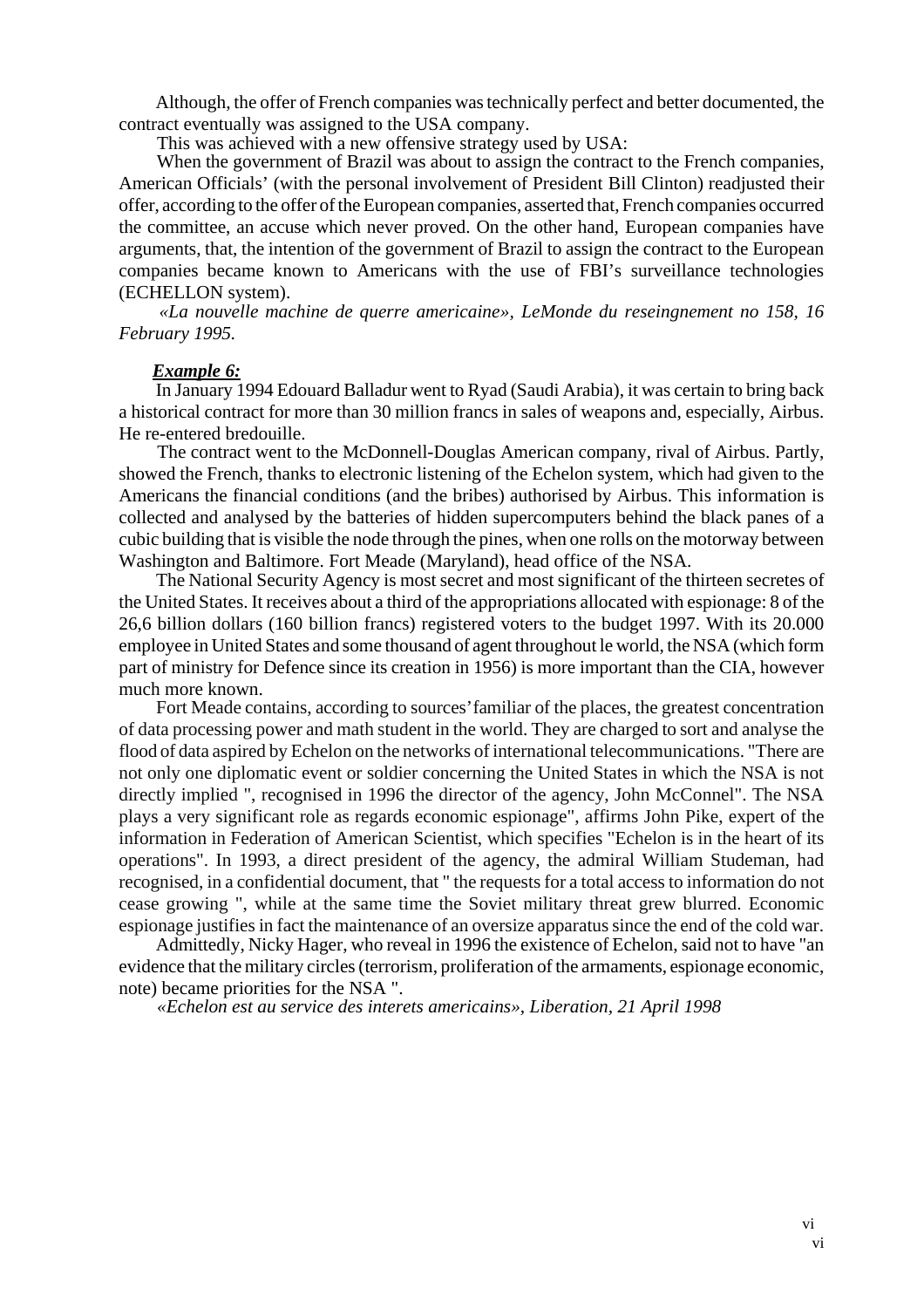## **5. PROTECTION FROM ELECTRONIC SURVEILLANCE**

 Electronically managed information touches almost every aspect of daily life in modern society. This rising tide of important yet unsecured electronic data leaves our society increasingly vulnerable to curious neighbors, industrial spies, rogue nations, organized crime, and terrorist organizations.

 Encryption is an essential tool in providing security in the information age. Encryption is based on the use of mathematical procedures to scramble data so that it is extremely difficult - if not virtually impossible - - for anyone other than authorized recipients to recover the original 'plain text'. Properly implemented encryption allows sensitive information to be stored on insecure computers or transmitted across insecure networks. Only parties with the correct decryption 'key' (or keys) are able to recover the plain text information.

 Encryption is the practice of encoding data so that even if a computer or network is compromised, the data's content will remain secret. Security and encryption issues are important because they are central to public confidence in networks and to the use of the systems for the sensitive or secret data, such as the processing of information touching on national security. These issues are surpassingly controversial because of governments' interest in preventing digital information from being impervious to official interception and decoding for law enforcement and other purposes.

 Cryptography is a complex area, with scientific, technical, political, social, business, and economic dimensions.

 For the purpose of this report, 'key recovery' systems are characterized by the presence of some mechanism for obtaining exceptional access to the plain text of encrypted traffic. Key recovery might serve a wide spectrum of access requirements, from a backup mechanism that ensures a business' continued access to its own encrypted archive in the event keys are lost, to providing covert law enforcement access to wiretapped encrypted telephone conversations. Many of the costs, risks, and complexities inherent in the design, implementation, and operation of key recovery systems depend on the access requirements around which the system is designed.

 The Global Information Infrastructure promises to revolutionize electronic commerce, reinvigorate government, and provide new and open access to the information society. Yet this promise cannot be achieved without information security and privacy. Without a secure and trusted infrastructure, companies and individuals will become increasingly reluctant to move their private business or personal information online.

# **6. SURVEILLANCE TECHNOLOGY SYSTEMS IN LEGAL AND REGULATORY CONTEXT**

 Europe is the site of the first privacy legislation, the earliest national privacy statute, and now the most comprehensive protection for information privacy in the world. That protection reflects on apparent consensus within Europe that privacy is a fundamental human right which few in any other rights equal. In the context of European history and civil law culture, that consensus makes possible extensive, detailed regulation of virtually all activities concerning 'any information relating to an identified or identifiable natural person'. It is difficult to imagine a regulatory regime offering any greater protection to information privacy, or greater contrast to U.S. law.

 As a result of the variation and uneven application among national laws permitted by both the guidelines and the convention, in July 1990 the commission of the then-European Community (EC) published a draft *Council Directive on the Protection of Individuals with Regard to the Processing of Personal Data and on Free Movement of Such Data. The draft directive was part* of the ambitious program by the countries of the European Union to create not merely the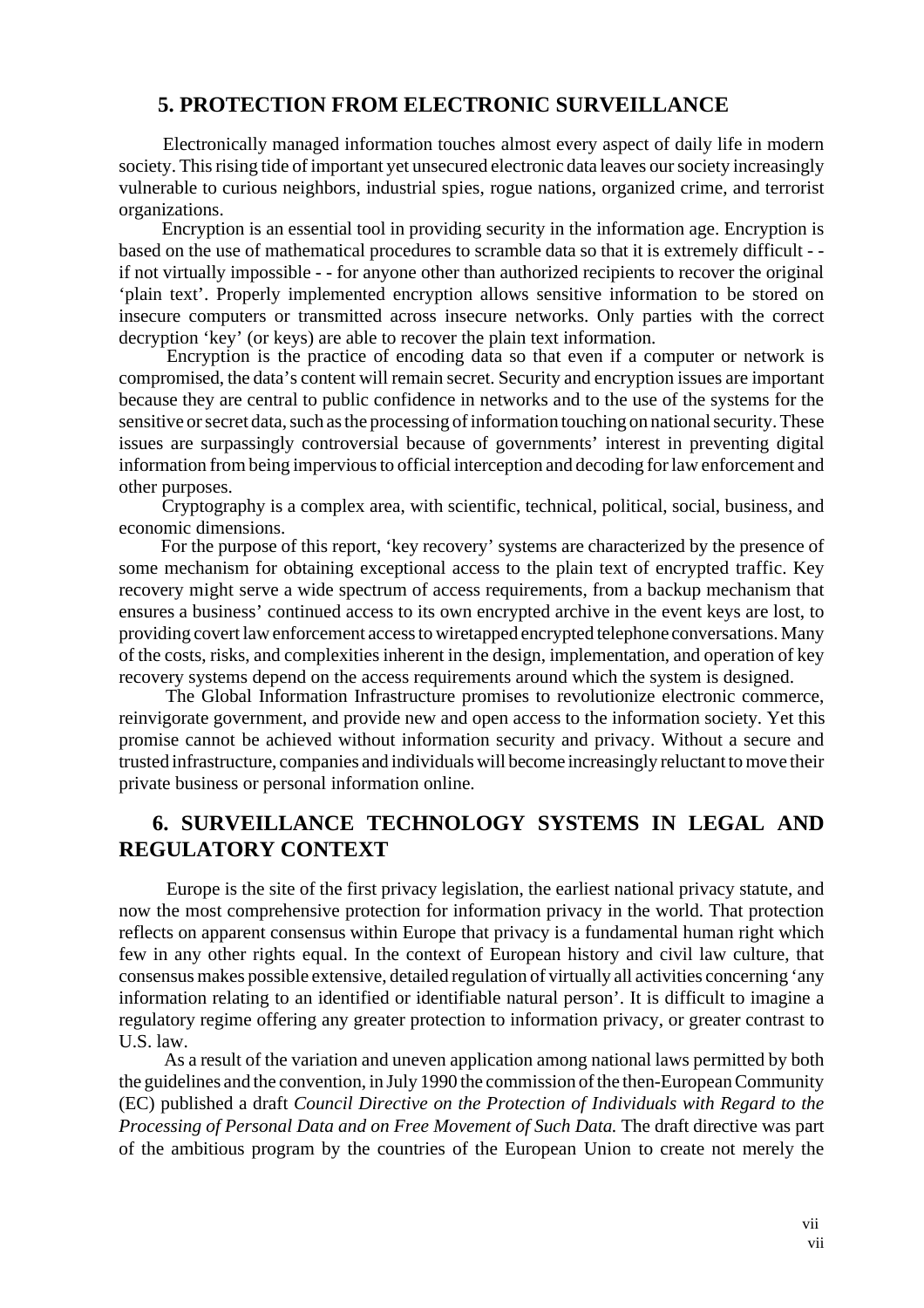'common market' and 'economic and monetary union' contemplated by the Treaty of Rome, but also the potential union embodied in the Treaty on European Union signed in 1992 in Maastricht.

 **Directive** 97/66/EC of the European Parliament and the Council of the 15 December 1997 concerns the processing of personal data and the protection of privacy in the telecommunications sector.

This directive provides for the harmonisation of the provisions of the member states required to ensure an equivalent level of protection of fundamental rights and freedom, and in particular the right to privacy, with respect to the processing of personal data in the telecommunications sector and to ensure the free movement of such data and telecommunications equipment and services in the Community.

 The protection for the information privacy in the United States is disjoined, inconsistent, and limited by conflicting interests. There is no explicit constitutional guarantee of a right to privacy in the United States. Although the Supreme Court has fashioned a variety of rights, 'information privacy' has received little protection [9].

 Outside of the constitutional arena, protection for information privacy relies on hundreds of federal and state laws and regulations, each of which applies only to a specific category of information user (such as the government or retailers of videotapes), context (applying for credit or subscribing to cable television), type of information (criminal records or financial information), or use for that information (computer matching or impermissible discrimination). Privacy laws in the United States most often prohibit certain disclosures, rather than collection, use, or storage, of personal information. When those protections extend to the use of personal information, it is often as a by-product of legislative commitment to another goal, such as eliminating discrimination. And the role provided for the government in most U.S. privacy laws is often limited to providing a judicial form for resolving disputes.

 Privacy of communicators in one of the fundamental human rights. The UN Declaration, International Covenant and European Convention all provide that natural persons should not be subject to unlawful interference with their privacy. The European Convention is legally binding and has caused signatories to change their national laws to comply.

 Most countries, including most EU Member States, have a procedure to permit and regulate lawful interception of communications, in furtherance of law enforcement or to protect national security. The European Council has proposed a set of technical requirements to be imposed on telecommunications operators to allow lawful interception. USA has defined similar requirements (now enacted as Federal law) and Australia has proposed to do the same.

 Most countries have legal recognition of the right to privacy of personal data and many require telecommunications network operators to protect the privacy of their users. All EU countries permit the use of encryption for data transmitted via public telecommunications networks (except France where this will shortly be permitted).

 Electronic commerce requires secure and trusted communications and may not be able to benefit from privacy law designed only to protect natural persons.

The legal regimes reflect a balance between three interests:

Privacy;

Law enforcement;

Electronic commerce.

 Legal processes are emerging to satisfy the second and third interests by granting more power to governments to authorise interception (under legal controls) and allowing strong encryption with secret keys.

There do not appear to be adequate legal processes to protect privacy against unlawful

interception, either by foreign governments or by non governmental bodies [2],[3].

## *Law Enforcement Data Interception - Policy Development*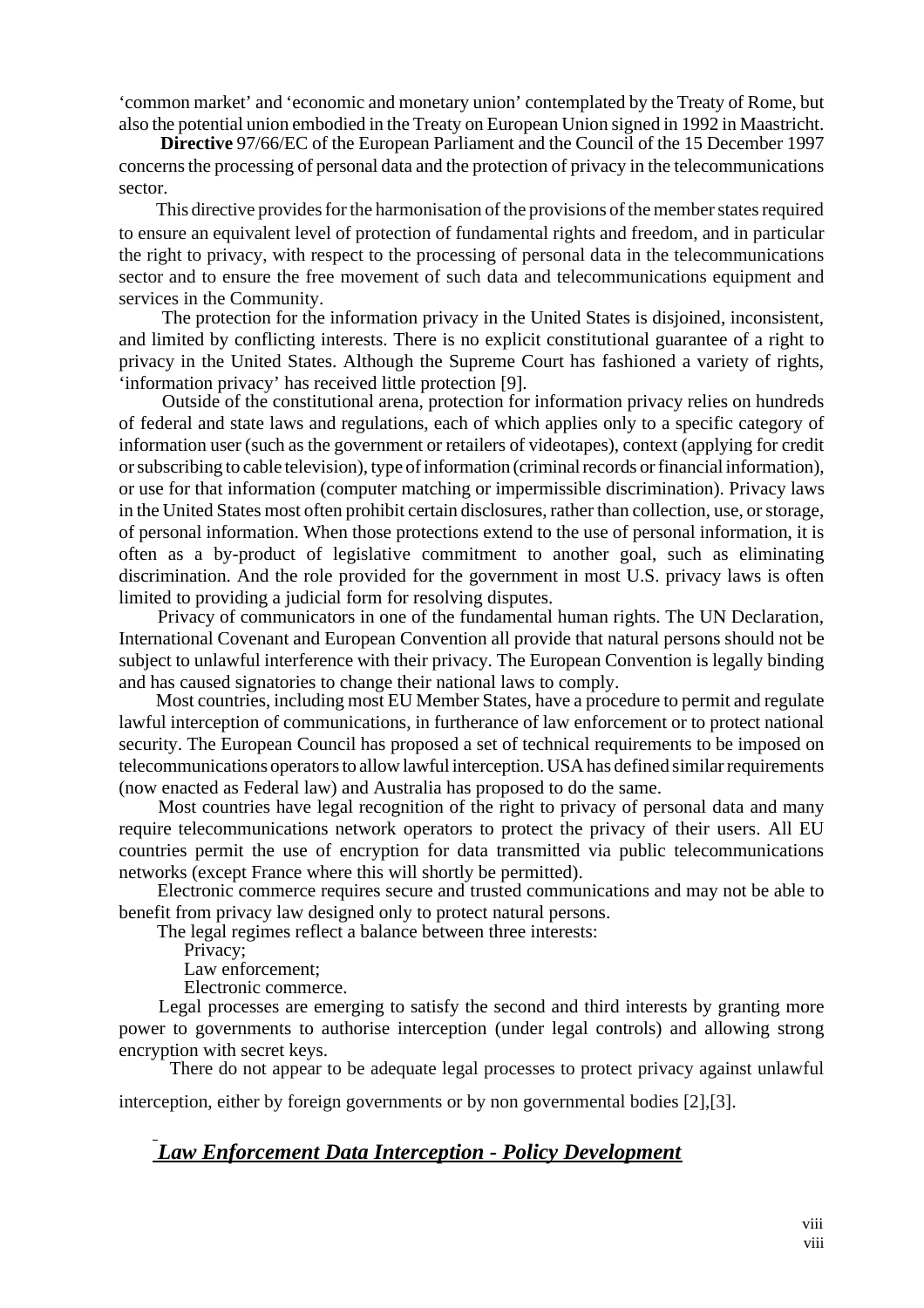As the Internet and other communications systems reach further into everyday lives, national security, law enforcement and individual privacy have become perilously intertwined. Governments want to restrict the free flow of information; software producers are seeking ways to ensure consumers are not bugged from the very moment of purchase. The US is behind a world-wide effort to limit individual privacy and enhance the capability of its intelligence services to eavesdrop on personal conversations. The campaign has had two legal strategies: the first made it mandatory for all digital telephone switches, cellular and satellite phones and all developing communication technologies to build in surveillance capabilities; the second sought to limit the dissemination of software that contains encryption, a technique which allows people to scramble their communications and files to prevent others from reading them. The first effort to heighten surveillance opportunities was to force telecommunications companies to use equipment designed to include enhanced wiretapping capabilities. The end goal was to ensure that the US and its allied intelligence services could easily eavesdrop on telephone networks anywhere in the world. In the late 1980s, in a programme known internally as 'Operation Root Canal', US law enforcement officials demanded that telephone companies alter their equipment to facilitate the interception of messages. The companies refused but, after several years of lobbying, Congress enacted the Communications Assistance for Law Enforcement Act (CALEA) in 1994.

 CALEA requires that terrestrial carriers, cellular phone services and other entities ensure that all their 'equipment, facilities or services' are capable of 'expeditiously... enabling the government...to intercept... all wire and oral communications carried by the carrier...concurrently with their transmission.' Communications must be interceptable in such a form that they could be transmitted to a remote government facility.

 Manufacturers must work with industry and law enforcement officials to ensure that their equipment meets federal standards. A court can fine a company US\$10,000 per day for each product that does not comply.

 The passage of CALEA has been controversial but its provisions have yet to be enforced due to FBI efforts to include even more rigorous regulations under the law. These include the requirement that cellular phones allow for location-tracking on demand and that telephone companies provide capacity for up to 50,000 simultaneous wiretaps.

While the FBI lobbied Congress and pressured US companies into accepting a tougher CALEA, it also leant on US allies to adopt it as an international standard. In 1991, the FBI held a series of secret meetings with EU member states to persuade them to incorporate CALEA into European law. The plan, according to an EU report, was to 'call for the Western World (EU, US and allies) to agree to norms and procedures and then sell their products to Third World countries. Even if they do not agree to interception orders, they will find their telecommunications monitored by the UK-USA signals intelligence network the minute they use the equipment.' The FBI's efforts resulted in an EU Council of Ministers resolution that was quietly adopted in January 1995, but not publicly released until 20 months later. The resolution's text is almost word for word identical to the FBI's demands at home. The US government is now pressuring the International Telecommunications Union (ITU) to adopt the standards globally.

 Since 1993, unknown to European parliamentary bodies and their electors, law enforcement officials from many EU countries and most of the UKUSA nations have been meeting annually in a separate forum to discuss their requirements for interceptingcommunications. These officials met under the auspices of a hitherto unknown organisation, ILETS (International Law Enforcement Telecommunications Seminar). ILETS was initiated and founded by the FBI.

At their 1993 and 1994 meetings, ILETS participants specified law enforcement user requirements for communications interception. These appear in a 1974 ILETS document called "IUR 1.0". This document was based on an earlier FBI report on "Law Enforcement Requirements for the Surveillance of Electronic Communications", first issued in July 1992 and revised in June 1994.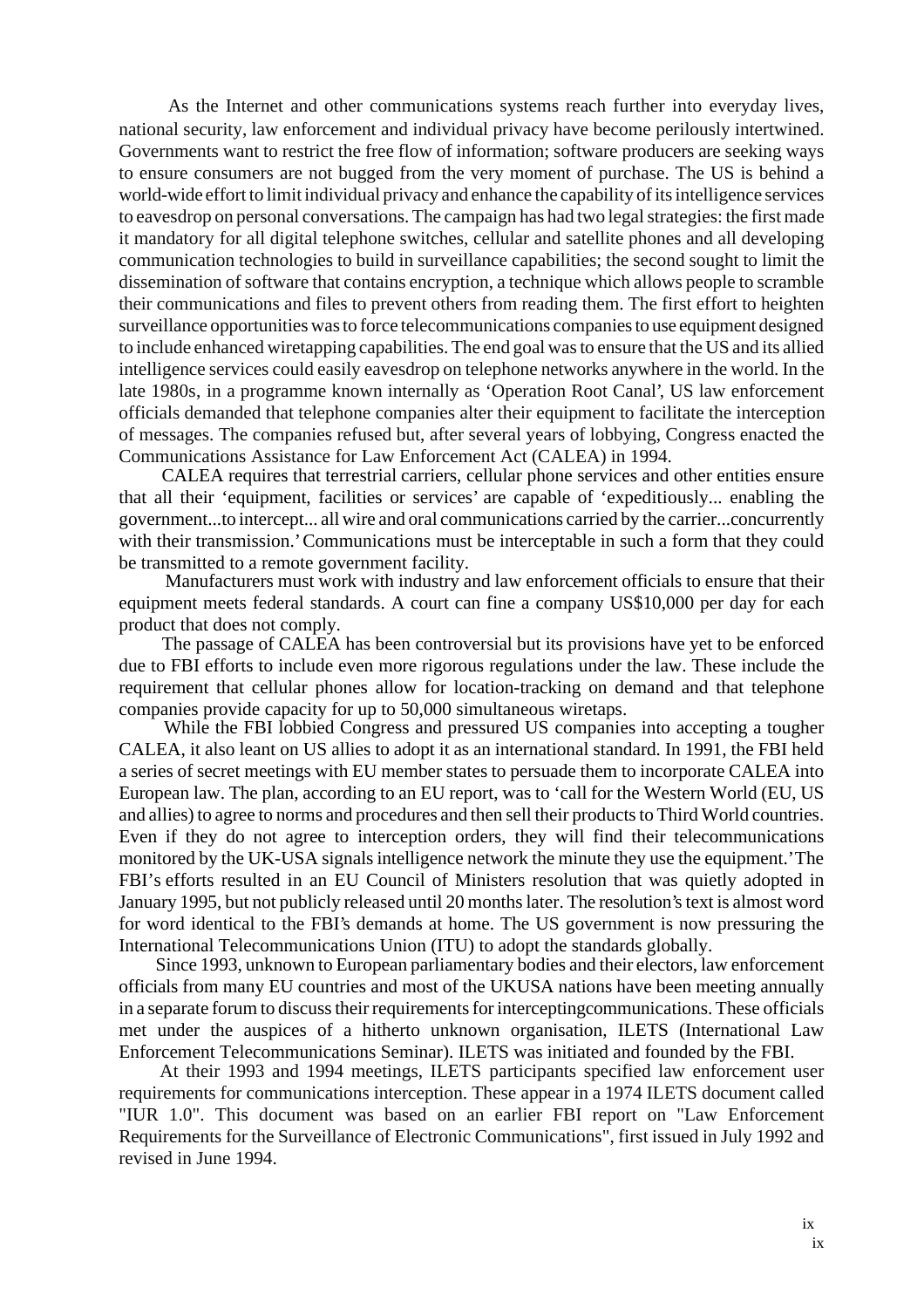The IUR requirement differed little in substance from the FBI's requirements but was enlarged, containing ten requirements rather than nine. IUR did not specify any law enforcement need for "key escrow" or "key recovery". Cryptography was mentioned solely in the context of network security arrangements.

 Between 1993 and 1997 police representatives from ILETS were not involved in the NSAled policy making process for "key recovery", nor did ILETS advance any such proposal, even as late as 1997. Despite this, during the same period the US government repeatedly presented its policy as being motivated by the stated needs of law enforcement agencies. At their 1997 meeting in Dublin, ILETS did not alter the IUR. It was not until 1998 that a revised IUR was prepared containing requirements in respect of cryptography. It follows from this that the US government misled EU and OECD states about the true intention of its policy.

 This US deception was, however, clear to the senior Commission official responsible for information security. In September 1996, David Herson, head of the EU Senior Officers' Group on Information Security, stated his assessment of the US "key recovery" project:

 "*'Law Enforcement' is a protective shield for all the other governmental activities ... We're talking about foreign intelligence, that's what all this is about. There is no question [that] 'law enforcement' is a smoke screen"*

 It should be noted that technically, legally and organisationally, law enforcement requirements for communications interception differ fundamentally from communications intelligence. Law enforcement agencies (LEAs) will normally wish to intercept a specific line or group of lines, and must normally justify their requests to a judicial or administrative authority before proceeding. In contract, Comint agencies conduct broad international communications "trawling" activities, and operate under general warrants. Such operations do not require or even suppose that the parties they intercept are criminals. Such distinctions are vital to civil liberty, but risk being eroded it the boundaries between law enforcement and communications intelligence interception becomes blurred in future.

 Following the second ILETS meeting in Bonn in 1994, IUR 1.0 was presented to the Council of Ministers and was passed without a single word being altered on 17January 1995.(57) During 1995, several non EU members of the ILETS group wrote to the Council to endorse the (unpublished) Council resolution. The resolution was not published in the Official Journal for nearly two years, on 4 November 1996.

 Following the third ILETS meeting in Canberra in 1995, the Australian government was asked to present the IUR to International Telecommunications Union (ITU). Noting that "law enforcement and national security agencies of a significant number of ITU member states have agreed on a generic set of requirements for legal interception", the Australian government asked the ITU to advise its standards bodies to incorporate the IUR requirements into future telecommunications systems on the basis that the "costs of providing legal interception capability and associated disruptions can be lessened by providing for that capability at the design stage".

It appears that ILETS met again in 1998 and revised and extended its terms to cover the Internet and Satellite Personal Communications Systems such as Iridium. The new IUR also specified "additional security requirements for network operators and service providers", extensive new requirements for personal information about subscribers, and provisions to deal with cryptography.

 On 3 September 1998, the revised IUR was presented to the Police Co-operation Working Group as ENFOPOL 98. The Austrian Presidency proposed that, as in 1994, the new IUR be adopted verbatim as a Council Resolution on interception "in respect of new technology".(59) The group did not agree. After repeated redrafting, a fresh paper has been prepared by the German Presidency, for the eventual consideration of Council Home and Justice ministers.

 The second part of the strategy was to ensure that intelligence and police agencies could understand every communication they intercepted. They attempted to impede the development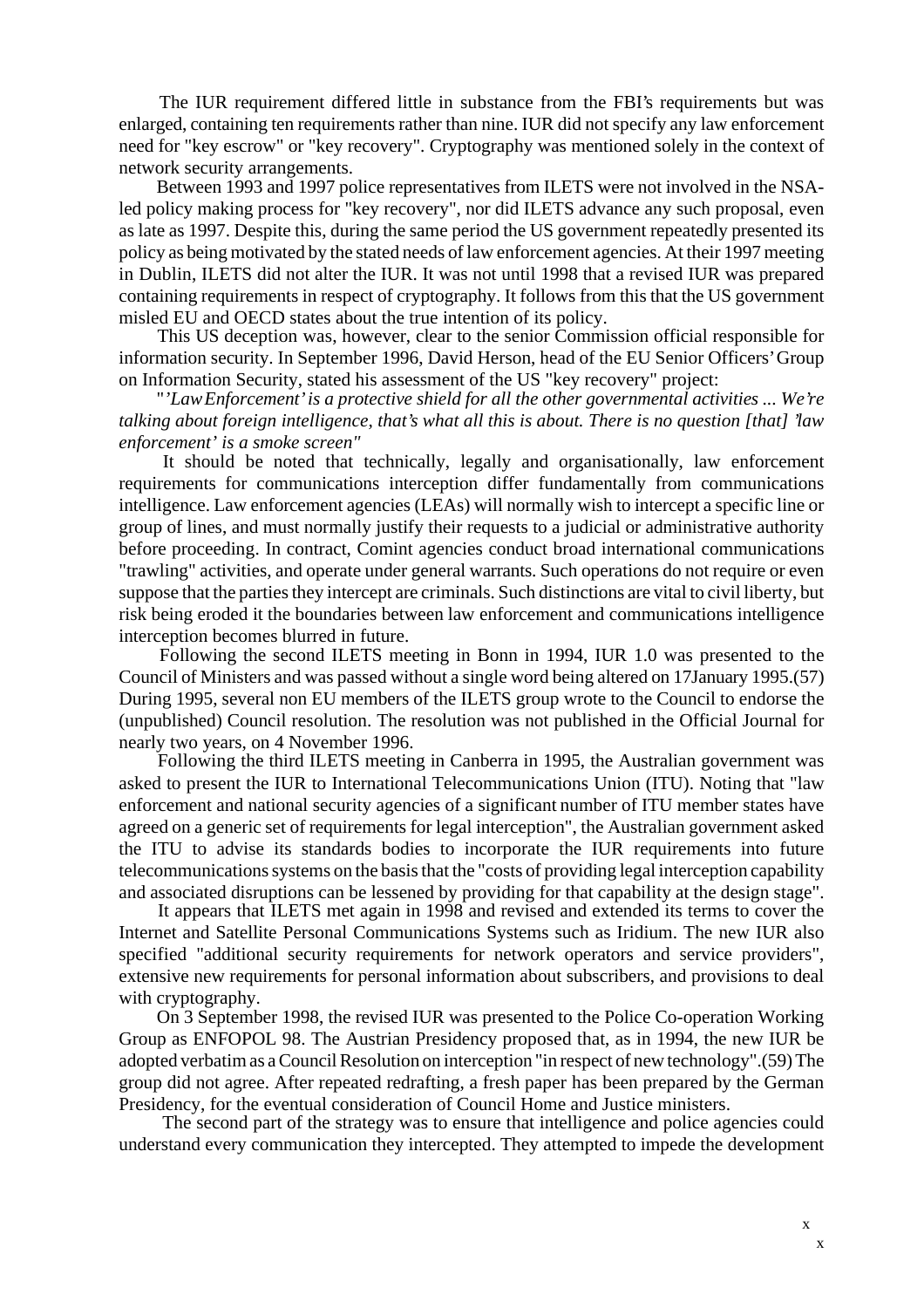of cryptography and other security measures, fearing that these technologies would reduce their ability to monitor the emissions of foreign governments and to investigate crime.

 These latter efforts have not been successful. A survey by the Global Internet Liberty Campaign (GILC) found that most countries have either rejected domestic controls or not addressed the issue at all. The GILC found that 'many countries, large and small, industrialised and developing, seem to be ambivalent about the need to control encryption technology'.

 The FBI and the National Security Agency (NSA) have instigated efforts to restrict the availability of encryption world-wide. In the early 1970s, the NSA's pretext was that encryption technology was 'born classified' and, therefore, its dissemination fell into the same category as the diffusion of A-bomb materials. The debate went underground until 1993 when the US launched the Clipper Chip, an encryption device designed for inclusion in consumer products. The Clipper Chip offered the required privacy, but the government would retain a 'pass-key'  $$ anything encrypted with the chip could be read by government agencies.

 Behind the scenes, law enforcement and intelligence agencies were pushing hard for a ban on other forms of encryption. In a February 1993 document, obtained by the Electronic Privacy Information Center (EPIC), they recommended 'Technical solutions, such as they are, will only work if they are incorporated into all encryption products'.

 To ensure that this occurs, legislation mandating the use of government-approved encryption products, or adherence to government encryption criteria, is required.' The Clipper Chip was widely criticised by industry, public interest groups, scientific societies and the public and, though it was officially adopted, only a few were ever sold or used.

 From 1994 onwards, Washington began to woo private companies to develop an encryption system that would provide access to keys by government agencies. Under the proposals variously known as `key escrow', `key recovery' or `trusted third parties' – the keys would be held by a corporation, not a government agency, and would be designed by the private sector, not the NSA. The systems, however, still entailed the assumption of guaranteed access to the intelligence community and so proved as controversial as the Clipper Chip. The government used export incentives to encourage companies to adopt key escrow products: they could export stronger encryption, but only if they ensured that intelligence agencies had access to the keys.

 Under US law, computer software and hardware cannot be exported if it contains encryption that the NSA cannot break. The regulations stymie the availability of encryption in the USA because companies are reluctant to develop two separate product lines  $-$  one, with strong encryption, for domestic use and another, with weak encryption, for the international market. Several cases are pending in the US courts on the constitutionality of export controls; a federal court recently ruled that they violate free speech rights under the First Amendment.

 The FBI has not let up on efforts to ban products on which it cannot eavesdrop. In mid-1997, it introduced legislation to mandate that key-recovery systems be built into all computer systems. The amendment was adopted by several congressional Committees but the Senate preferred a weaker variant. A concerted campaign by computer, telephone and privacy groups finally stopped the proposal; it now appears that no legislation will be enacted in the current Congress.

 While the key escrow approach was being pushed in the USA, Washington had approached foreign organisations and states. The lynchpin for the campaign was David Aaron, US ambassador to the Organisation for Economic Co-operation and Development (OECD), who visited dozens of countries in what one analyst derided as a programme of `laundering failed US policy through international bodies to give it greater acceptance'.

Led by Germany and the Scandinavians, the EU has been generally distrustful of key escrow technology. In October 1997, the European Commission released a report which advised: `Restricting the use of encryption could well prevent law-abiding companies and citizens from protecting themselves against criminal attacks. It would not, however, totally prevent criminals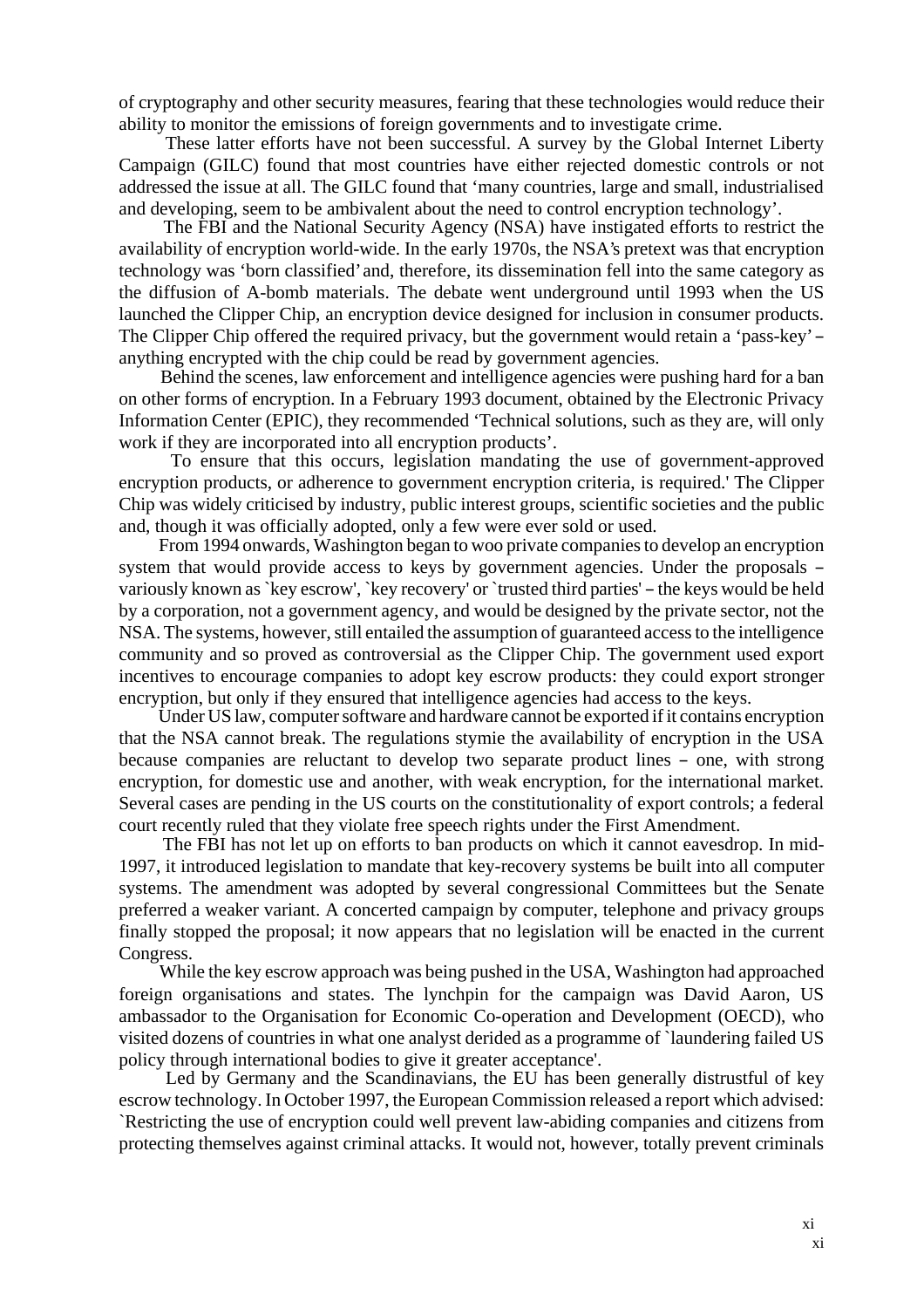from using these technologies.' The report noted that privacy considerations suggest limit the use of cryptography as a means to ensure data security and confidentiality'.

 Some European countries have or are contemplating independent restrictions. France had a long-standing ban on the use of any cryptography to which the government does not have access. However, a 1996 law, modified the existing system, allowing a system of "tiers du confidence", although it has not been implemented, because of EU opposition. In 1997, the Conservative government in the UK introduced a proposal creating a system of trusted third parties.

 It was severely criticised at the time and by the new Labour government, which has not yet acted upon its predecessor's recommendations. The debate over encryption and the conflicting demands of security and privacy are bound to continue. The commercial future of the Internet depends on a universally-accepted and foolproof method of on-line identification; as of now, the only means of providing it is through strong encryption. That put the US government and some of the world's largest corporations, notably Microsoft, on a collision course. (Report of David Banisar, Deputy director of Privacy International and Simon Davies, Director General of Privacy International).

 The issue of encryption divides the member states of the European Union. Last October the European Commission published a report entitled: "Ensuring security and Trust in Electronic Commerce", which argued that the advantages of allowing law enforcement agencies access to encrypted messages are not clear and could cause considerable damage to the emerging electronic industry. It says that if citizens and companies "fear that their communications and transactions are being monitored with the help of key access or similar schemes unduly enlarging the general surveillance possibility of government agencies, they may prefer to remaining in the anonymous offline world and electronic commerce will just not happen".

 However, Mr Straw said in Birmingham (JHA Informal Ministers) that: "It would not be in the public interest to allow the improper use of encryption by criminals to be totally immune from the attention of law enforcement agencies". The UK, along with France (which already has a law obliging individuals to use "crackable" software) and the USA, is out on a limb in the EU. "The UK presidency has a particular view and they are one of the access hard-liners. They want access: "them and the French", commented an encryption expert. They are particularly about "confidential services" which ensure that a message can only be read by the person for whom it is intended who has a "key" to access it. The Commission's report proposes "monitoring" Member States laws' on "confidential services" to ensure they do not contravene the rules of the single market.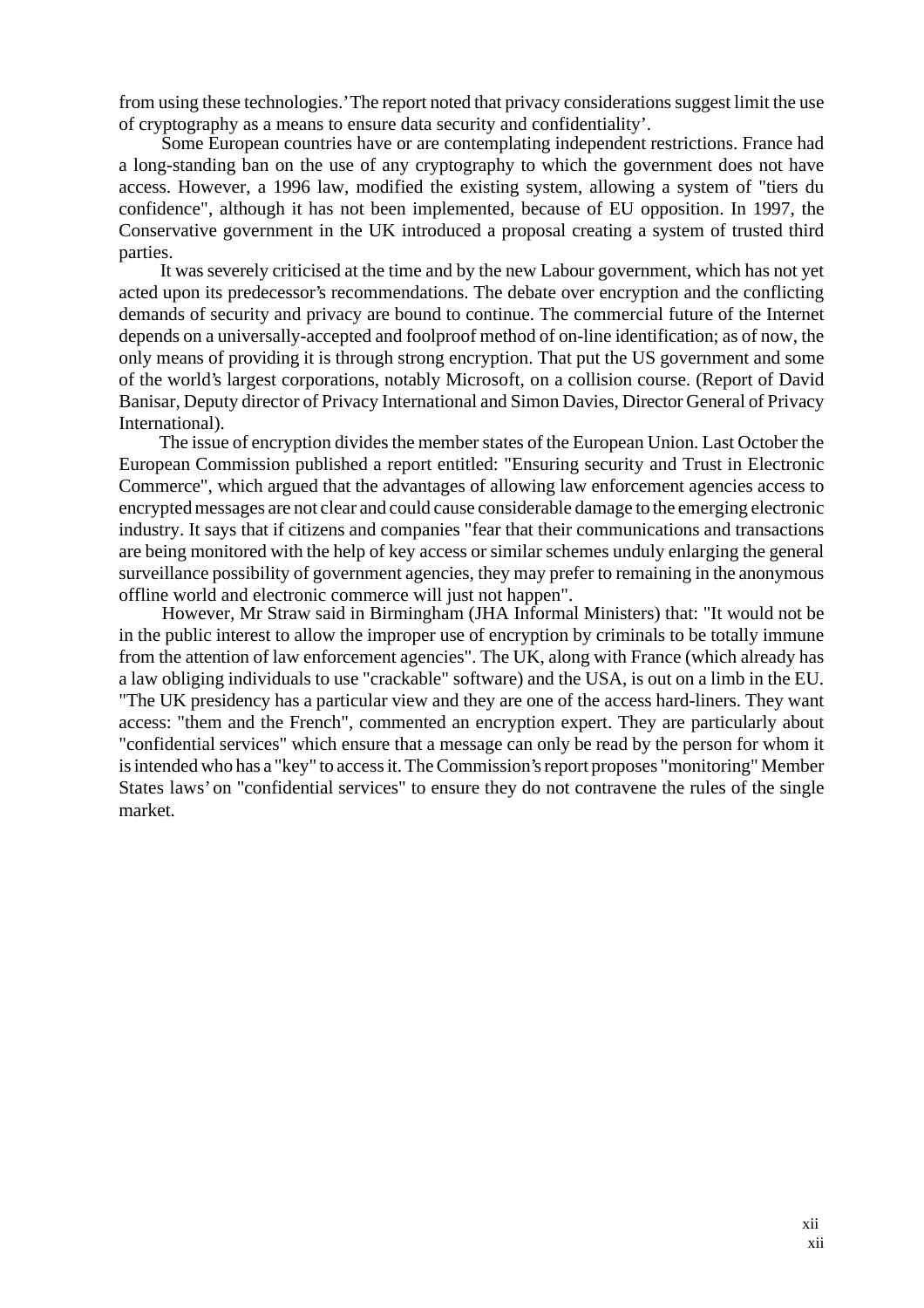## **7. REFERENCES**

- 1. STOA, PE 166499: "An appraisal of technologies of political control", 1998.
- 2. STOA, PE 168.184 /Int.St/part 1/4: "The perception of economic risks arising from the potential vulnerability of electronic commercial media to interception", 1999.
- 3. STOA, PE 168.184 /Int.St/part 2/4: " The legality of the interception of electronic communications: A concise survey of the principal legal issues and instruments under international, European and national law", 1999.
- 4. STOA, PE 168.184 /Int.St/part 3/4: "Encryption and cryptosystems in electronic surveillance: asurvey of the technology assessment issues", 1999.
- 5. STOA, PE 168.184 /Int.St/part 4/4: "The state of the art in communications intelligence (COMINT) of automated processing for intelligence purposes of intercepted broadband multi-language leased or common carrier systems, and its applicability to COMINT targeting and selection, including speech recognition", 1999.
- 6. R. Clarke: Dataveillance: Delivering "1984", Xamax Consultancy Pty Ltd, February 1993.
- 7. R. Clarke: Introduction to Dataveillance and Information Privacy and Definitions of Terms, Xamax Consultancy Pty Ltd, October 1998.
- 8. R. Clarke: A Future Trace on Dataveillance: Trends in the Anti-Utopia/ Science Fiction Genre, Xamax Consultancy Pty Ltd, March 1993.
- 9. T. Dixon: Workplace video surveillance controls sought, Privacy law and Policy Reporter, 2 PLPR 141, 1995.
- 10. T. Dixon: Privacy charter sets new benchmark in privacy protection, Privacy law and Policy Reporter, 2 PLPR 41, 1995.
- 11. D. Banisar and S. Davies: The code war, Index online, News Analysis, issue 1998.
- 12. T. Lesce: They're Watching You! The Age of Surveillance, Breakout Productions, 1998.
- 13. W.G. Staples: The Culture of Surveillance, St. Martin's Press, 1997.
- 14. D. Lyon and E. Zureik: Computers, Surveillance and privacy, University of Minnesota Press, 1996.
- 15. D. Lyon: The Electronic Eye The rise of Surveillance Society, University of Minnesota Press, 1994.
- 16. F.H. Cate: privacy in the Information Age, Brookings Institution Press, 1997
- 17. P. Brookes: Electronic Surveillance Devices, Newnes, 1998
- 18. O.E.C.D.: Privacy Protection in a Global Networked Society, DSTI/ICCP/REG(98)5/FINAL, July 1998.
- 19. O.E.C.D.: Implementing the OECD "Privacy Guidelines" in the Electronic Environment: Focus on the Internet, DSTI/ICCP/REG(97)6/FINAL, September 1998.
- 20. O.E.C.D.: Cryptography policy: The Guidelines and the issues, OCDE/GD(97)204, 1997.
- 21. Report By an Ad Hoc Group of Cryptographers and Computer Scientists: The Risks of Key Recovery, Key Escrow, and Trusted Third Party Encryption, 1998.
- 22. COM(98) 586 final: Legal framework for the Development of electronic Commerce.
- 23. COM(98) 297 final: Proposal for a European Parliament and Council Directive on a common framework for electronic signatures, OJ C325, 23/10/98.
- 24. A. Troye-Walker, European Commission: Electronic Commerce: EU policies and SMEs, August 1998.
- $25. \text{COM}(97)$  503 final: Ensuring security and trust in electronic communications Towards a European Framework for Digital Signatures and Encryption.
- 26. Directive 97/7/EC of the European Parliament and the Council of May 1997 on the protection of Consumers in respect of Distance Contracts, OJ L 144, 14/6/1997.
- $27.$  ISPO: Electronic Commerce  $-\text{legal Aspects.}$  http://www.ispo.cec.be.
- 28. Privacy International: http://www.privacy.org.